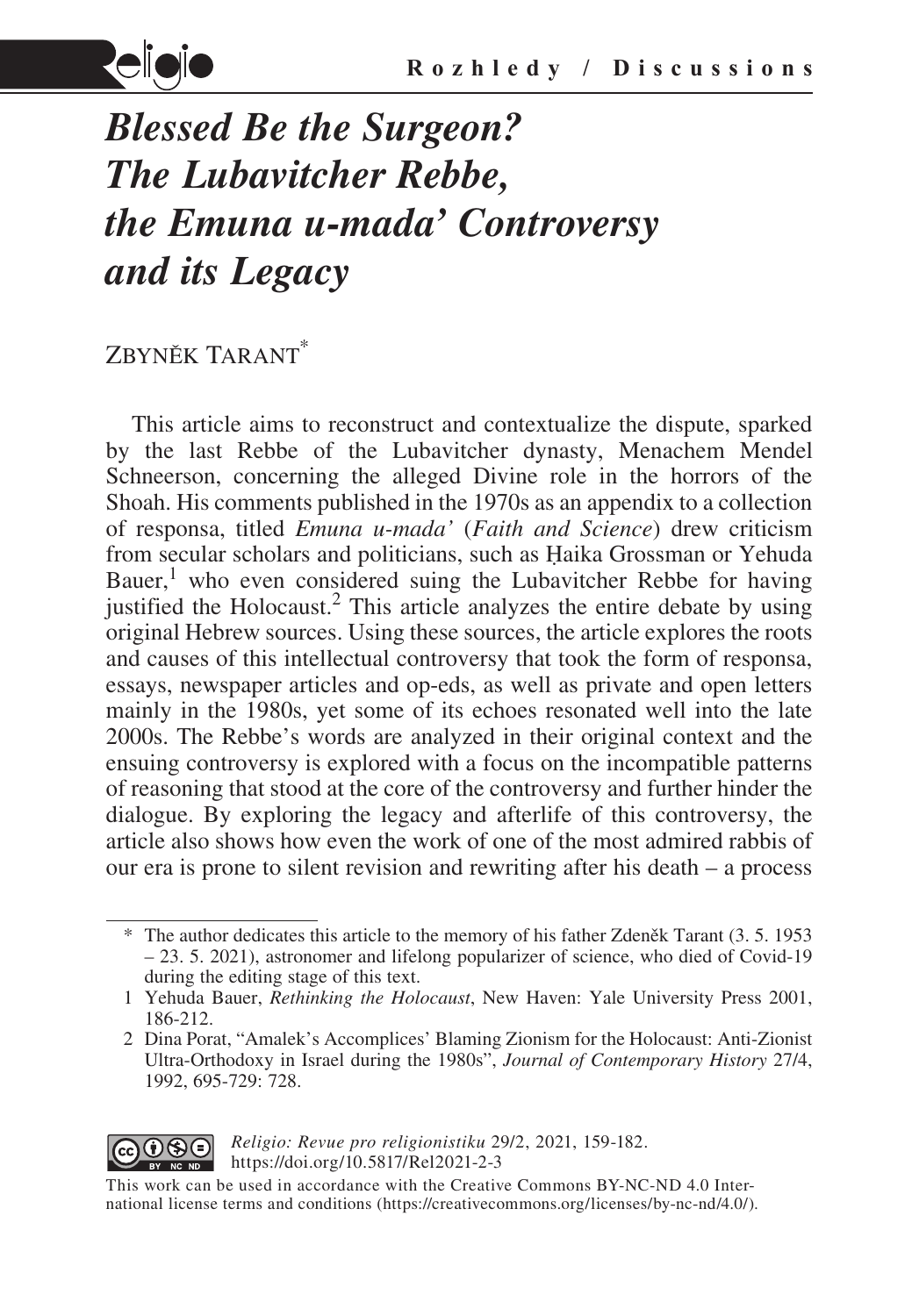that may sentence some thoughts into the dustbin of "apocryphes". Closer inspection of the debate and its "second life" reveals not only the conflicting paradigms between traditional Jewish theodicy on the one hand and secular ethics on the other, but also the differences between hagiographic Hasidic narration and scientific positivism.

#### **Menachem Mendel Schneerson: The last "Rebbe"**

Rabbi Menachem Mendel Schneerson (1902-1994, also spelled "Schneersohn"), $3$  referred to by his followers simply as "the Rebbe", was the seventh and last successor in one of the most influential rabbinic families of our time. During his tenure, he managed to transform the small Hasidic group Habad (also spelled Chabad) into a globalized, transnational religious movement with thousands of community centers all around the world; a Ḥaṣidic movement that does not shy from using modern technologies and the practices of corporate marketing. For his achievements, he was posthumously awarded a Congressional Gold Medal "in recognition of his outstanding and enduring contributions toward world education, morality, and acts of charity".<sup>4</sup> Since 1978, his birthday (18 April) is commemorated as "Education Day"<sup>5</sup> and further as "National Sharing and Education Day" in the USA.<sup>6</sup> The late Chief Rabbi of the United Kingdom, Jonathan Sacks, wrote that: "… if the Nazis searched out every Jew in hate, the Rebbe wished to search out every Jew in love."<sup>7</sup> Even after his death, the globalized Ḥaṣidic movement has continued to grow in size and influence. Already during his lifetime, a minority of Ḥabad followers called for the Rebbe to be proclaimed as the Messiah – a bid that later led to bitter schisms within the movement.<sup>8</sup>

<sup>3</sup> Possibly the most reliable biographical data on Schneerson are available in Menachem Friedman – Samuel Heilman, *The Rebbe: The Life and Afterlife of Menachem Mendel Schneerson*, Princeton: Princeton University Press 2012.

<sup>4</sup> "H.R.4497 – To Award a Congressional Gold Medal to Rabbi Menachem Mendel Schneerson" [online], <https://www.congress.gov/bill/103rd-congress/house--bill/4497>, [4 June 2021].

<sup>5</sup> "Public Law 95-261-APR. 17, 1978" [online], in: *United States Statutes at Large* 92, 1978, <https://digital.library.unt.edu/ark:/67531/metadc86677/m1/254/>, [4 June 2021], 200.

<sup>6</sup> Donald J. Trump, "Proclamation on Education and Sharing Day, U.S.A., 2020" [online], <https://trumpwhitehouse.archives.gov/presidential-actions/proclamation-education-sharing-day-u-s-2020/>, 3 April 2020 [4 June 2021].

<sup>7</sup> Josef Telushkin, *The Rebbe: The Life and Teachings of Menachem M. Schneerson, the Most Influential Rabbi in Modern History*, New York: HarperCollins 2014, 13.

<sup>8</sup> Rachel Elior, "The Lubavitch Messianic Resurgence: The Historical and Mystical Background 1939-1996", in: Peter Schäfer – Mark Cohen (eds.), *Toward the*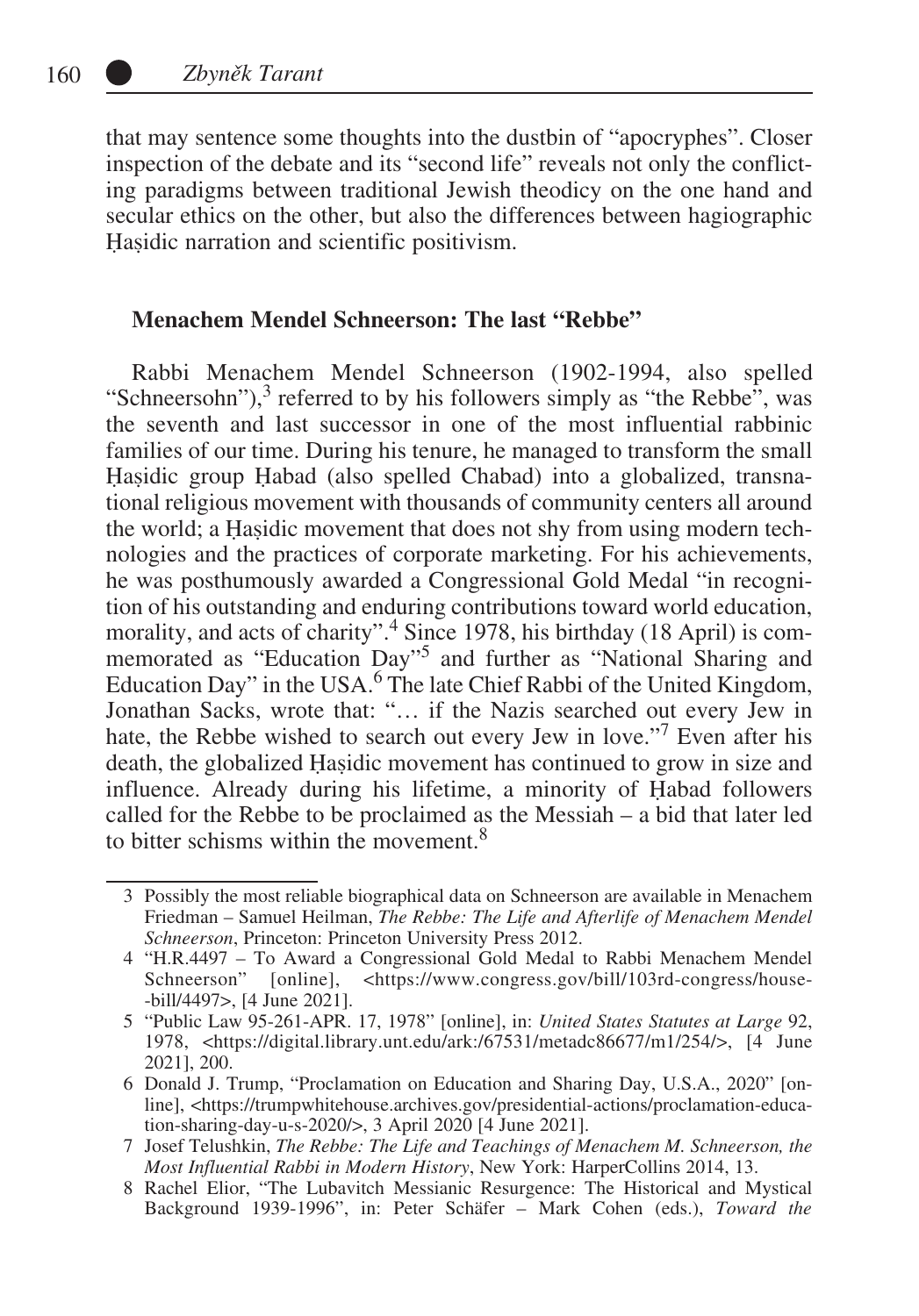Menachem Mendel escaped the Nazi occupation. In 1940, he and his wife managed to flee from Paris, just three days before the arrival of German troops. They spent an uncertain year in Vichy-controlled Nice before being able to leave for Portugal, from where they departed to the US aboard the vessel Serpa Pinto in 1941. While they managed to escape and even save some of the precious writings of their Ḥaṣidic movement, the Holocaust<sup>9</sup> took a heavy toll both on their families and Ḥabad followers, rendering the movement almost extinct. Schneerson himself lost multiple relatives in the Shoah, including his grandmother, Zelda Rachel-Yanovski, and a number of cousins. His younger, disabled brother Dov Ber Schneersohn was shot to death in Dnepropetrovsk in 1941. His wife, the rebbetzin Chaya Mushka Schneersohn, also lost her younger sister Sheina, who perished in Treblinka together with her husband in 1942.<sup>10</sup> The sixth Lubavitcher rebbe, Yosef Yitzhak Schneersohn, was rescued from occupied Poland in 1940 only after frenzied efforts by his followers, who managed to persuade Roosevelt's administration to directly intervene with the German authorities to secure his release.<sup>11</sup>

At their new address in Brooklyn, Yosef Yitzhak and Menachem Mendel launched a missionary branch called Mahane Yisra'el, today known as the Ḥabad's social service organization. Menachem Mendel served as its executive director. During WWII, the organization called for acts of repentance (*teshuva*) in response to the horrors in Europe, which they saw as the labor pains of the Messiah (*hevlei moshiaḥ*).12 Despite the Rebbe's later teaching that Divine ways cannot be understood, Mahane Yisra'el under his leadership claimed to be in possession of an esoteric knowledge according to which the Shoah was the last and only chance for the Jews to respond to the Divine call for *teshuva* after all previous calls had failed. While the body of the Jewry was being slaughtered in Europe,

10 J. Telushkin, *The Rebbe*…, 469.

*Millenium: Messianic Expectations from the Bible to Waco*, Leiden: Brill 1998, 383- 408.

<sup>9</sup> The words "Holocaust" and "Shoah" are used interchangeably in this article. Both are written capitalized according to current custom to distinguish the Nazi Holocaust from older uses of this term ("nuclear holocaust" etc.). Some exceptions to these rules are noted in the text. For more about the etymology and appropriateness of "Holocaust" and "Shoah", see Dalia Ofer, "Linguistic Conceptualization of the Holocaust in Palestine and Israel, 1942-1953", *Journal of Contemporary History* 31/3, 1996, 567- 595; John Petrie, "The Secular Word HOLOCAUST: Scholarly Myths, History, and 20th Century Meanings", *Journal of Genocide Research* 2/1, 2000, 31-64.

<sup>11</sup> *Ibid*.

<sup>12</sup> Gershon Greenberg, "Menachem Mendel Schneerson's Response to the Holocaust", *Modern Judaism* 34, 2013, 86-122: 86-87.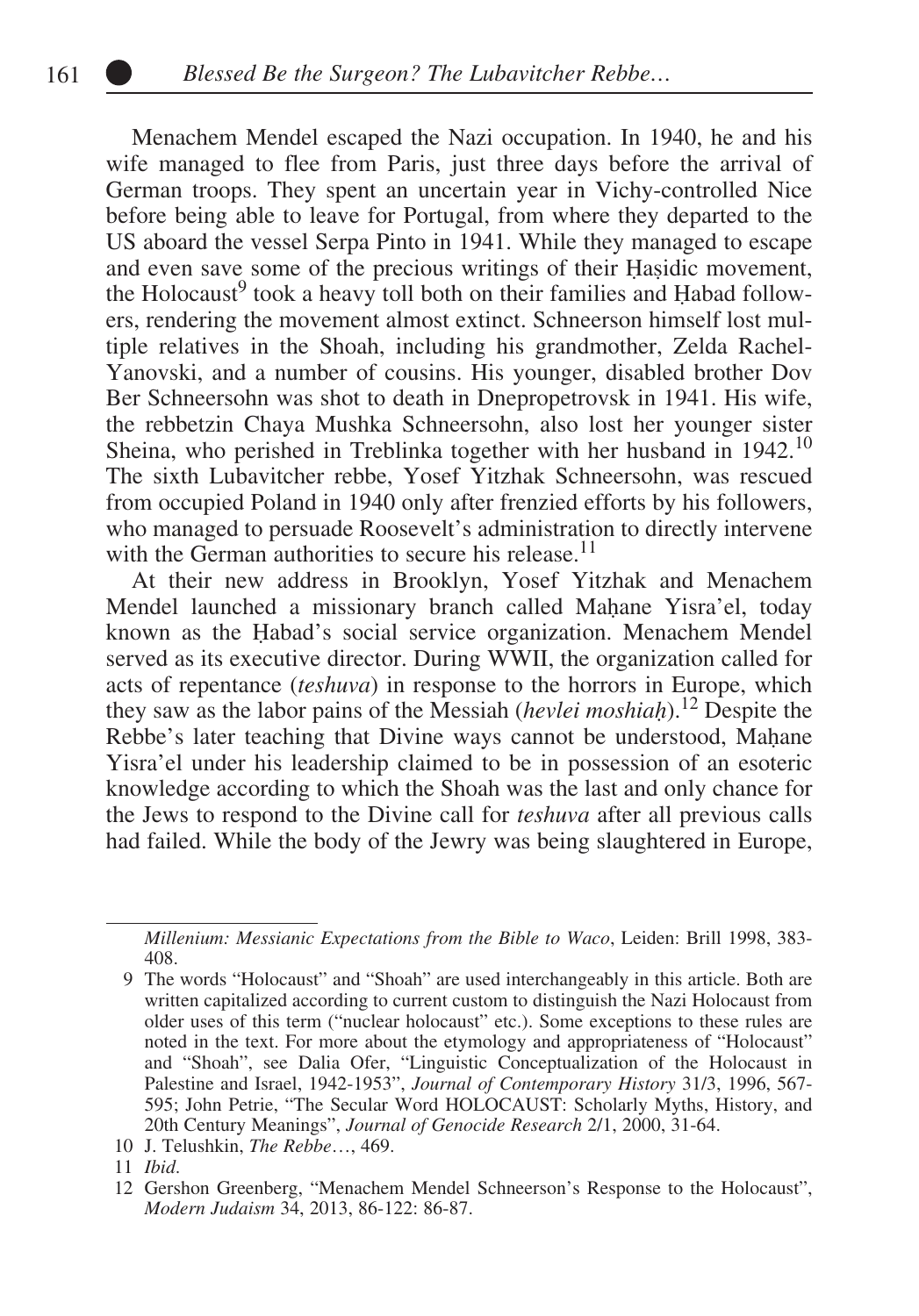they claimed, its soul was being lost in America to assimilation.<sup>13</sup> Seeing itself as the lighthouse of *teshuva*, the movement aimed to ease the *hevlei moshiah* and draw the messianic age closer by means of an internal mission among Jews. A special Torah scroll was to be prepared for the Messiah, and a series of prayers and recitations were to be organized in America and the Jewish Yishuv in Palestine to prepare for the coming of the messianic age. The movement also challenged Christian missionaries, provided religious texts and ritual items to young assimilated Jews, and tried to motivate them to daily observance.<sup>14</sup>

#### **Emuna u-mada' – Faith and Science**

Schneerson never published a comprehensive rabbinical study or book about the Shoah that would match anything in the scope and extent of the works of North American "Holocaust theologians" such as Richard Rubenstein or Emil Fackenheim. In the rare and isolated remarks that are recorded from the 1950s and 1960s, Rebbe often rejected theological explanations for the Shoah, claiming that it could be understood only with the coming of the Messianic age,  $15$  and instead called for the rebuilding of Jewish life in the United States.<sup>16</sup> The Habad rabbi Chaim Miller argues that "over the years of his leadership, the Rebbe had responded privately to various individuals, who had asked his views on theodicy and the Holocaust, but he had rarely spoken about it in public".<sup>17</sup> The fragmentary nature of his writings about the subject is further supported by his associates' hagiographic anecdotes about the lengths that their Rebbe was willing to go just to avoid "unhappy topics".18

Possibly the most disputed recording of the Rebbe's thoughts about the theological ramifications of the Shoah, which stands at the center of the intellectual controversy, was published as an attachment to a thin collection of letters called *Faith and Science* (*Emuna u-mada'*). The practice of publishing thematic collections of non-halakhic responsa,<sup>19</sup> titled *Igrot Kodesh*, was nothing new for Ḥabad at the time – the practice can be traced

<sup>13</sup> David Bial – David Assaf – Benjamin Brown et al., *Hassidism: A New History*, Princeton: Princeton University Press 2017, 660.

<sup>14</sup> G. Greenberg, "Menachem Mendel Schneerson's Response…", 86-87.

<sup>15</sup> M. Friedman – S. Heilman, *The Rebbe: The Life and Afterlife*…, 146-147.

<sup>16</sup> G. Greenberg, "Menachem Mendel Schneerson's Response…", 94-95.

<sup>17</sup> Chaim Miller, *Turning Judaism Outward: A Biography of Rabbi Menachem Mendel Schneerson the Seventh Lubavitcher Rebbe*, Brooklyn: Kol Menachem 2014, 392.

<sup>18</sup> J. Telushkin, *The Rebbe…*, 113.

<sup>19</sup> *Responsum* (pl. *responsa*) is a written reply by a rabbi or Talmudic scholar in a matter of Jewish faith or law.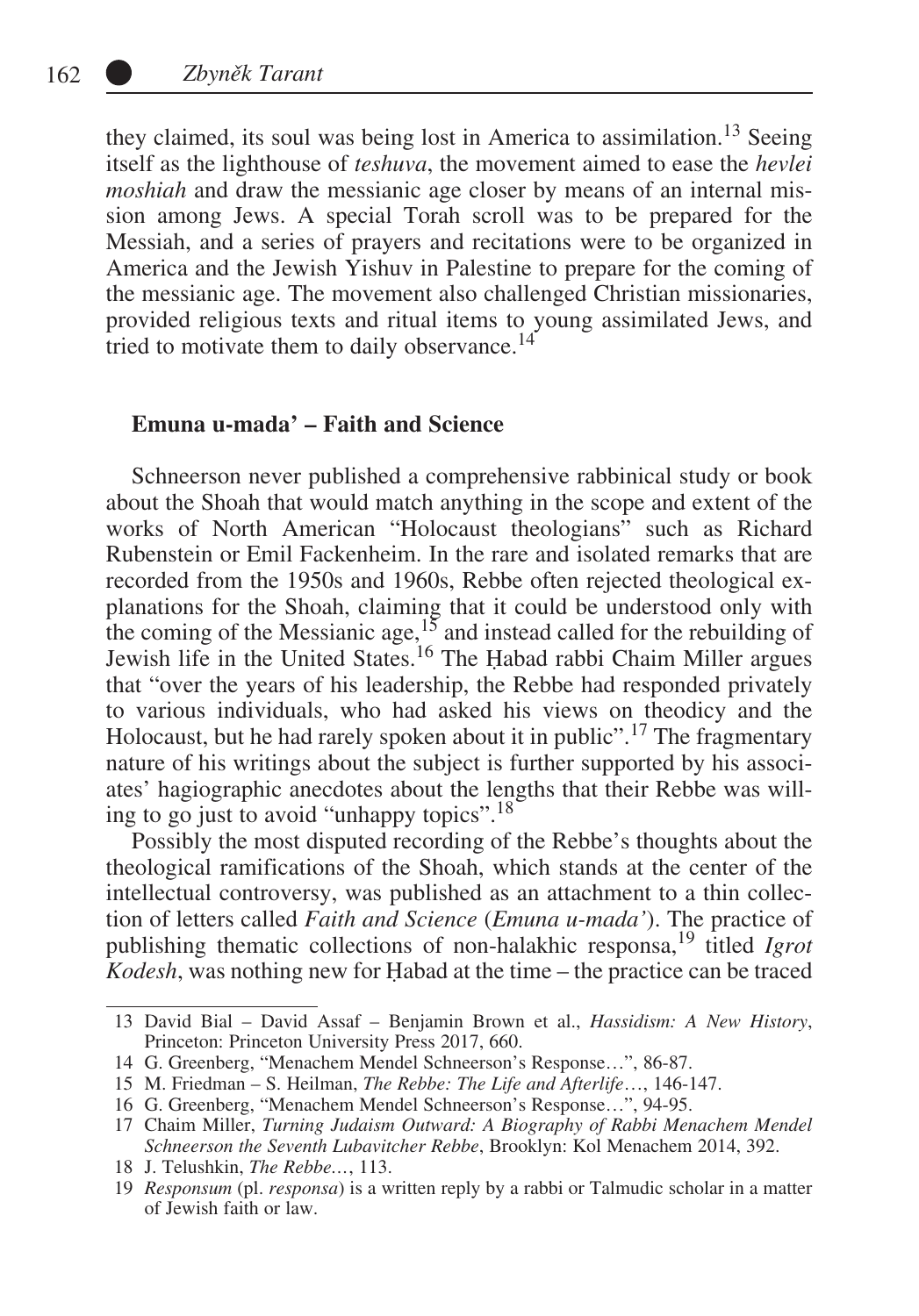back to the sixth Rebbe. This particular book was originally published in  $1977^{20}$  and then republished in 1980s in Hebrew by the Mahon Lubavitch Publishing House in Kfar Ḥabad, Israel. The publishing house was established by a prominent Ḥabad Rabbi BenZion Shemtov as part of a cooperative aimed at employing Russian-Jewish immigrants to Israel. It is not certain, who exactly decided to append the traditional collection of responsa with a compilation of talks, posed as "interview", or why. Rabbi BenZion Shemtov died in  $1975<sup>21</sup>$  during the book's editing process. The interview, which discusses the Shoah as a specific epistemological problem, asking the basic question of how we can judge G-d when we lack the necessary tools, knowledge and moral strength to do so, may have been added after BenZion's death. According to the book's Introduction, the text was translated and compiled from some of the Rebbe's older talks (*siḥot*).22 This particular appendix was written and labeled in the book as the "free adaptation" (*'ibud ḥofshi*) of two older talks – "delivered during Simhat Tora 5731 [ $23<sup>rd</sup>$  October 1970] and  $11<sup>th</sup>$  Nisan 5733 [ $13<sup>th</sup>$  April 1973]".23 It comprises nine out of the one hundred and fifty pages of the book. The decision to present these talks as "interviews" is slightly enigmatic, but it can be argued that the editors aimed at using the virtual character of "interviewer" to provide context or connect isolated thoughts together. This significantly contributes to tendencies to question the very authenticity of the text and its inclusion into the core canon of the Rebbe's writings, discussed below in this article. Due to these tendencies to question the book's authenticity or its very existence, let it be noted that the following are my translations of the second Hebrew edition of the book, which is held in the Israel National Library's collections.

The title of the entire volume may suggest a dialogue between religion and science, but the responsa are worded as apologetics rather than a dialogue *per se*. Schneerson's opinions about science are based in creationism, which does not prevent him from using formally scientific language to reject conclusions of secular science.<sup>24</sup> He distinguishes two epistemo-

<sup>20</sup> Menachem Mendel Schneerson, *Emuna u-mada'*, Kfar Ḥabad: Maḥon Lubavitsch 1977; D. Porat, "Amalek's Accomplices'…", 698 and 725, refers to a 1972 publication with a similar name, which, however, does not contain the appendix that is analyzed in this article.

<sup>21</sup> "Rabbi BenZion Shemtov, 73, Activist in the Hasidic Sect" [online], *The New York Times*, <https://www.nytimes.com/1975/06/16/archives/rabbi-benzion-shemtov-73- -activist-in-the-hasidic-sect.html>, 16 June 1975, 30 [4 June 2021].

<sup>22</sup> Menachem M. Schneerson, *Emuna u-mada'*, Kfar Ḥabad: Maḥon Lubavitsch<sup>2</sup>1980, 12-13.

<sup>23</sup> *Ibid*., 115.

<sup>24</sup> See also Elliot R. Wolfson, *Open Secret: Postmessianic Messianism and the Mystical Revision of Menaḥem Mendel Schneerson*, New York: Columbia University Press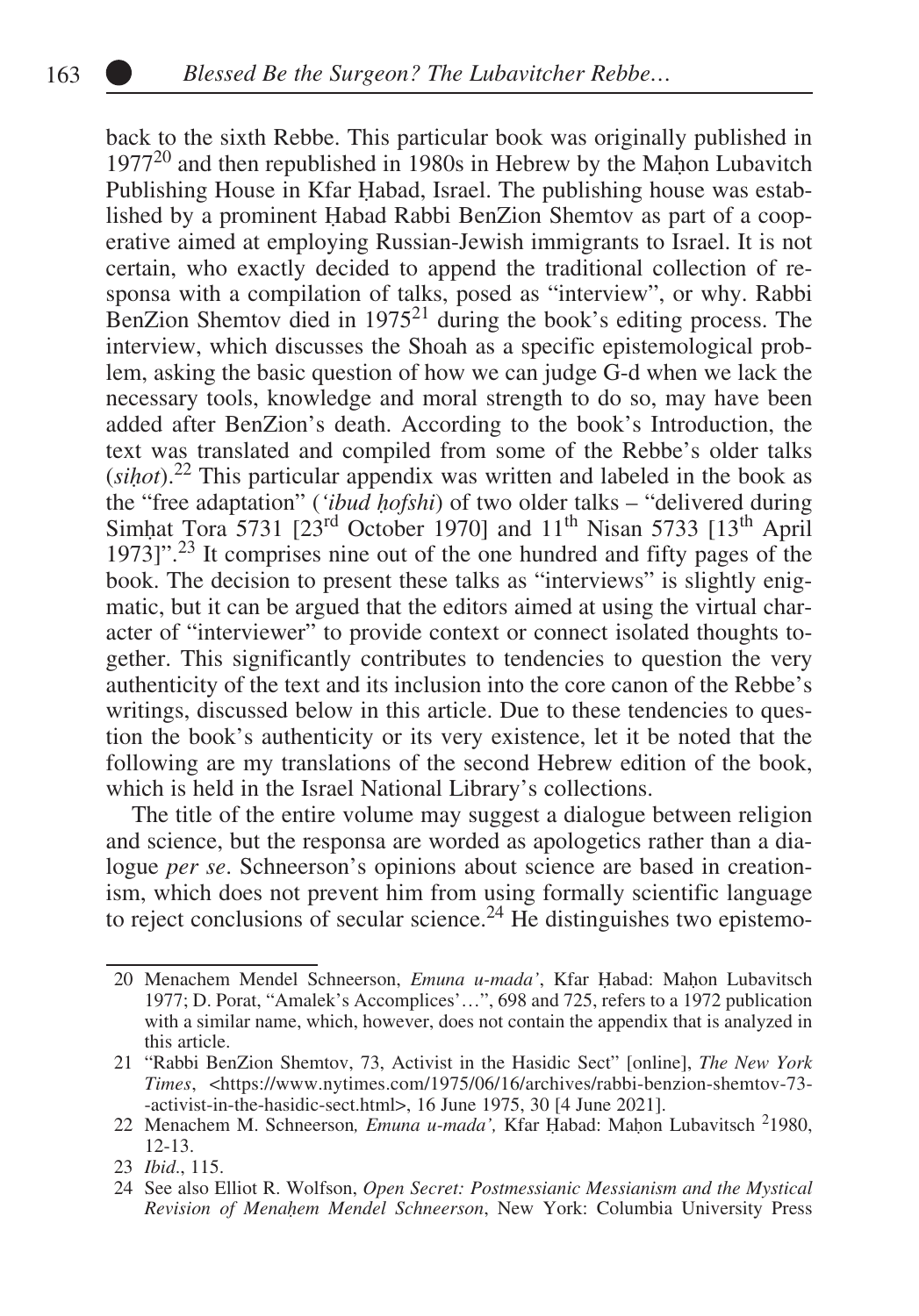logical levels – description (*te'ur*) and explanation (*be'ur*). He also claims that science can describe how the world works, yet it cannot explain exactly why it works the way it does.<sup>25</sup> Material being is concerned with function, but only spiritual being seeks meaning and purpose. Scientific conclusions in subjects such as geology or nuclear physics are dismissed as mere "theories" based on "weak extrapolations" and "excessively short observations",  $26$  "... many of which do not match one another".  $27$  When the Torah says that the world was created six thousand years ago (5,727 years at the time of the book's first publication), then it is to be taken literally, not as a metaphor. And if there are things such as dinosaur bones, oil or coal, which seem to be far older according to scientific analyses, it is in the powers of the omnipotent Creator to make them appear that way.<sup>28</sup>

#### **The Divine surgeon as an epistemological analogy**

The interview attached to *Emuna u-mada'* attempts to uphold the core position that the Holocaust cannot be explained until the coming of the Messianic age. It uses scientific parables and poses the issue of theodicy as a problem of epistemology, building upon the reference to the *Book of*   $Job^{29}$  that man is too small and weak to understand Divine logic and purpose: "Should the Divine logic be at the level of His creation, or just limited by a single percent, you would not know Him as the Judge of the Earth.<sup>330</sup> Schneerson stresses that "no evil comes from above",  $3\overline{1}$  i.e. from G-d. Faithful to the topic of *Emuna u-mada'*, which are encounters between religion and science, the Rebbe tries to explain the epistemological problem by means of a scientific analogy turned into a Ḥaṣidic parable:

Imagine a man who finds himself in a hospital and enters the operating theatre. In front of him, a horrible scene plays out: a naked man lies on the operating table. There are ten masked people around him, their faces covered, knives in their hands, attempting to cut off one of his limbs. If that "guest" of ours had no knowledge of medicine or anything related to it, he would indeed be certain that he was witnessing some sort of cannibalistic ritual… He would surely cry out and try to get help in order to "rescue" the "victim" from the hands of these criminals. And all this because he does not

2009, 2, 302 and 327.

31 *Ibid*., 116.

<sup>25</sup> M. M. Schneerson, *Emuna u-mada'* …, <sup>2</sup> 1980, 7.

<sup>26</sup> *Ibid.*, 92.

<sup>27</sup> *Ibid.*, 93.

<sup>28</sup> *Ibid*.

<sup>29</sup> *Job* 38,1-41: "Where wast thou when I laid the foundations of the earth? Declare, if thou hast understanding."

<sup>30</sup> M. M. Schneerson, *Emuna u-mada'...*, <sup>2</sup>1980, 115.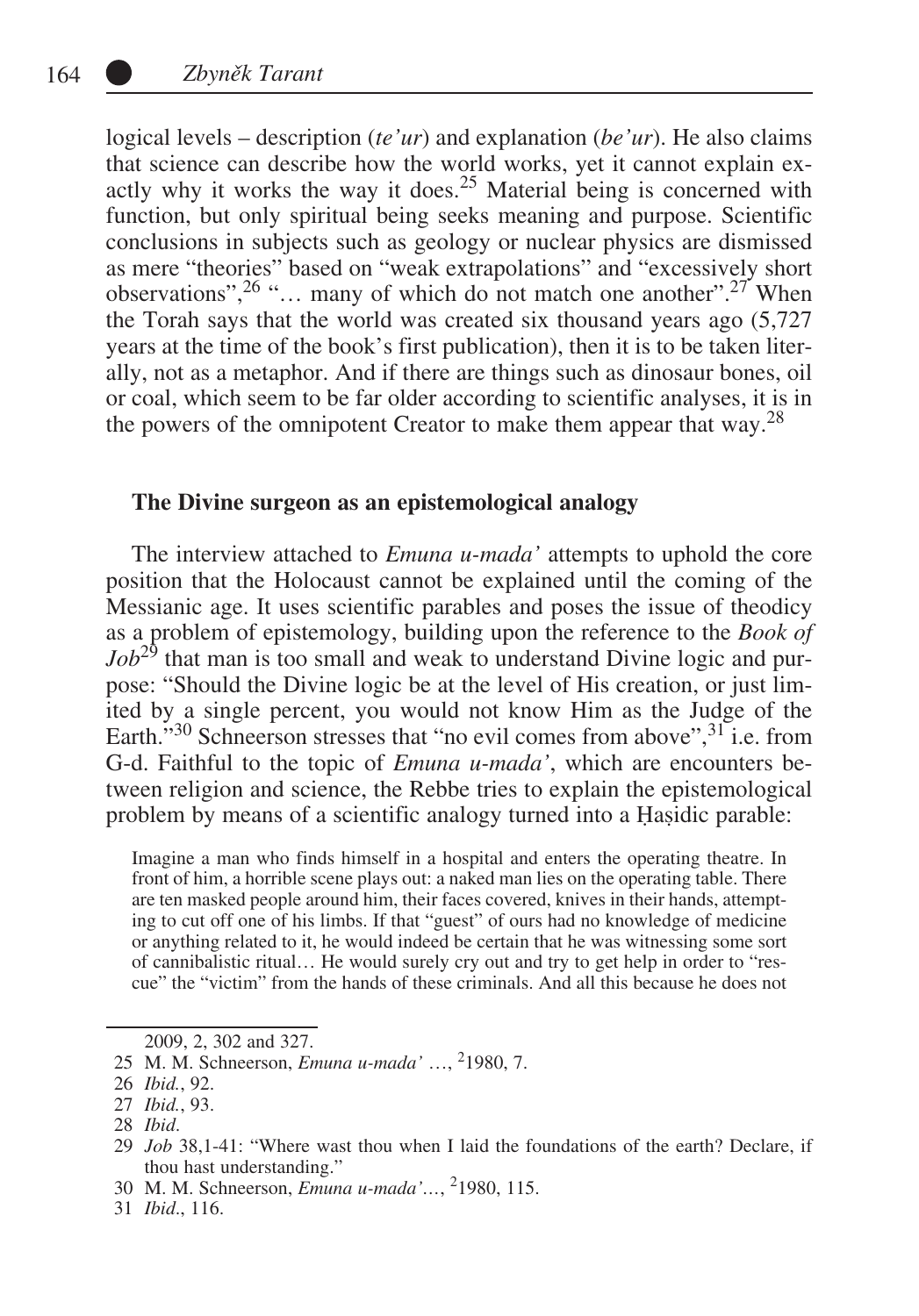understand medicine at all and does not know the patient's state of health in the past, present and future.<sup>32</sup>

Schneerson stresses that he does not see the Shoah as "revenge" (*nekamah*), but more as a "disciplinary penalty" or "warning slap" from G-d. The Shoah is explained as an act of collective rectification, in which the Divine surgeon decided to cut out (or "slap") the religious Jews (i.e. "the face of Jewry") for the misconduct of some unspecified "hand of Jewry". Rebbe's metaphor builds upon the teaching of his predecessor, Yosef Yitzhak Schneerson:

… [A] man, who is punished for the deeds he has committed, suffers a slap on his cheek, although the act he committed was done by his hand. And it was in no way meant as revenge, but to make him correct his actions. And to ensure that the punishment leads to a correction of that man's behavior, it is given to his face – which is the most important part of a man – and thus also to the people of Israel, together with a severe punishment in terms of numbers (6,000,000 victims), but also seven times over, when it struck the population that represented the face of the generation.<sup>33</sup>

The point of controversy is obvious – reading the Rebbe's thoughts literally would mean that Hitler was just a mere Divine instrument. And while "revenge" (*nekamah*) is rejected, the word "punishment" (*'onesh*) is explicitly mentioned in the Hebrew text both as a verb and noun. Moreover, Schneerson never explains why exactly the Jews had to be "punished" by suffering six million deaths, including those of more than a million children. Only anecdotal hints are given in this particular text and point to a lack of observance, yet only the Divine surgeon himself understands the reason for the "operation".

If we accept the claim that G-d slaps the "face" for the misdemeanors of the "hand", whatever they were, and that the "face" of the Jewry are the righteous Jews (*ẓadikim* or *tzadikim*), we then have to ask why these pious Jews were prevented from pursuing their righteous lives and fulfilling the Divine commandments – the very misdemeanor for which the entirety of the People of Israel were allegedly disciplined in the first place. Let us reiterate that the Holocaust was not just suffering, but an act of collective physical destruction. Here, the Rebbe's logic seeks escape in the duality of flesh and soul. Like other Ḥaṣidic movements, Ḥabad believes in the Kabbalistic concept of the reincarnation of souls (*gilgul*). Two kinds of souls are believed to exist – the finite "animal" soul and the spiritual, infinite or "divine" soul. While the first is given to all living things and is limited to a single lifetime in the physical world, the latter resides only in

<sup>32</sup> *Ibid*.

<sup>33</sup> *Ibid*., 118.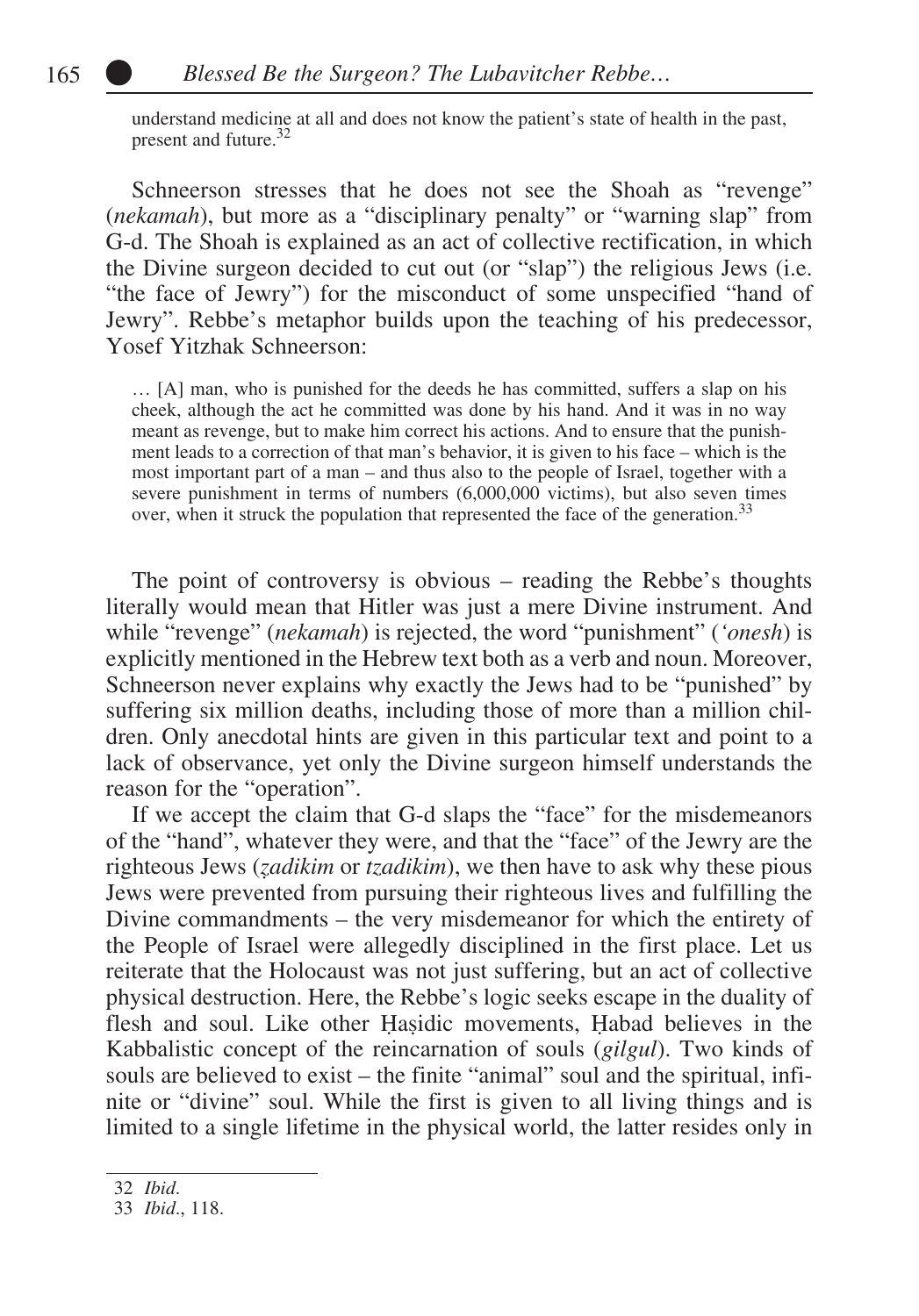a human being, more specifically a Jew, is connected to the Divine, and, as such, can live separately from the body and achieve up to five levels of esoteric elevation: *Nefesh*, *Ruaḥ*, *Neshama*, *Ḥaya* and *Yeḥida*. Unlike the physical soul, which always remains at the level of "animal", *Nefesh*, the divine soul cannot be destroyed by physical means. According to the same belief, the spiritual souls migrate from one body to another until they manage to complete all of the Divine commandments (*miẓvot* or *mitzvot*), which are a condition for achieving rectification *(tikkun nefesh*).<sup>34</sup>

Some, like the souls of righteous persons or Ḥassidic spiritual leaders *(ẓaddikim*), manage to achieve their rectification in a single incarnation, while others need multiple human lives to finish their quest of mending the world and themselves in the process. In light of this belief, the Shoah is seen as a destruction merely of bodies, but there is hope that the innocent Jewish souls will either directly achieve their rectification by means of martyrdom (*kiddush ha-shem*) or continue their quest in future reincarnations. In light of this teaching, physical destruction is not an obstruction, but a mere temporary delay.<sup>35</sup> To quote Rebbe's words: "There is also a possibility that the physical Catastrophe could be spiritually beneficial, because the body and the spirit are not necessarily the same."36

The fact that pious Jews were murdered, which must have prevented them from fulfilling their *miẓvot*, is further explained by a reference (albeit surprising) to *pikuaḥ nefesh* – a special occasion in which a *miẓva* can be postponed in order to save a life, or in this case, a soul. Schneerson lists multiple examples in which, for instance, Shabbat can be desecrated for the higher good of saving a life and applies them to souls in general.<sup>37</sup> He argues that by having their bodies killed, the souls were not prevented from achieving *tikkun nefesh.* Their *miẓvot* were only "postponed" according to the requirements of *pikuaḥ nefesh.* Only G-d knows what the higher reasons for such a "postponement" were or why it was not possible to achieve rectification at the given time and place despite their sincere effort. Sacrificing one's own soul opens a straight path to *Yeḥida*, yet Schneerson explores the opposite scenario, in which G-d may refuse to accept such a sacrifice in order to allow the soul to finish its predestined role in the physical world. The Rebbe uses a reference to the legend about Joseph Karo, whose wish to sacrifice his own life for the name of G-d in the

<sup>34</sup> Nissan Dovid Dubov, "Reincarnation" [online], <https://www.chabad.org/library/article\_cdo/aid/361889/jewish/Reincarnation.htm>, [4 June 2021].

<sup>35</sup> M. M. Schneerson, *Emuna u-mada'* …, <sup>2</sup> 1980, 117-118.

<sup>36</sup> *Ibid*., 116.

<sup>37</sup> *Ibid*., 120.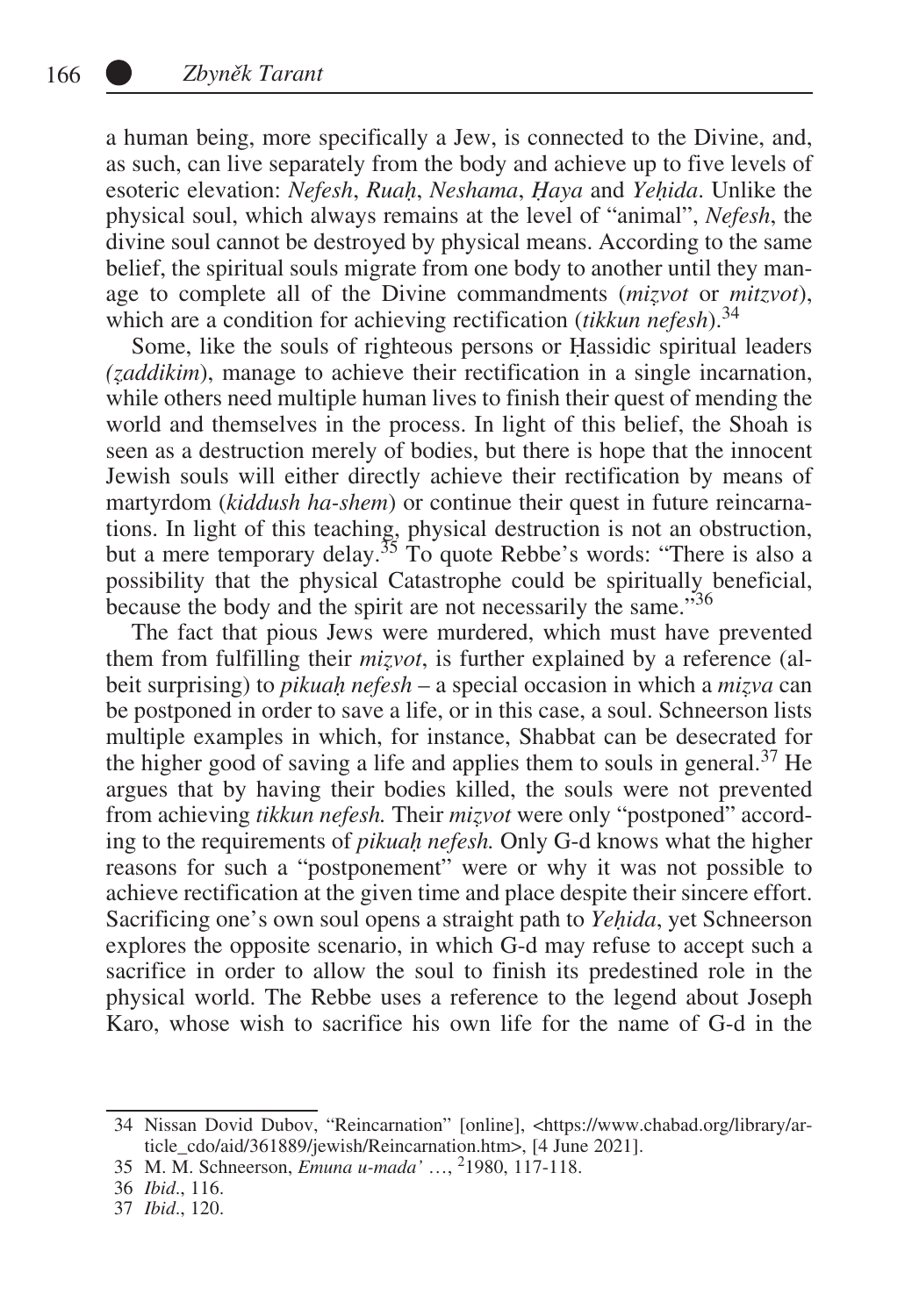spirit of Schlomo Molkho<sup>38</sup> was not given fruition "so that he could finish his work" on *Schulḥan Arukh*. 39 For the Rebbe, this is additional proof that *tikkun nefesh* cannot be achieved without effort on the part of the soul on the one hand and Divine consent on the other.

### **Who asks the question?**

Critics may insist by asking in an epicurean fashion why G-d, who is omnipotent and painstaking enough to make dinosaur bones look older than they actually are, is unable to perform a life-saving surgery without causing pain or loss? And if this is the case, then what does it say about His omnipotence, omnipresence or justice? The epistemological argument of a stranger at the operating theatre stands firm, resulting in a tautology – we cannot understand G-d because we cannot understand G-d. A religious person may cry out to G-d just like a patient cries out during a painful procedure, but thanks to his religious convictions, he knows that the procedure is for his wellbeing.

And even cries about the past, calling "Ha-Shem revenge our blood", or the complaint "How can this be?" etc. do not cast doubt on one's own faith, because together with this cry comes knowledge as well – that the "surgery" and cutting away of tumors from the body of the nation was to save the soul of the nation, just like the doctor cuts poisonous cancer from the patient in order to save his life.<sup>40</sup>

If the Shoah was just a part of G-d's scheme, which mere humans cannot fully comprehend, does it mean that pious Jews cannot ask G-d to keep His part of the covenant brokered at Sinai? Here, Schneerson teaches his followers to look at the bigger picture. His theodicy focuses mainly on collective redemption, even when it comes at the price of individual suffering. The surgery, however painful, was meant to be a life-saving one for the collective of the world's Jewry. He describes the catastrophe of the Shoah as a cataclysmic event, which preceded the rejuvenation of Jewish life: "We have seen that especially after the Ḥurban [destruction] of the first Temple, especially then, after an entire generation was destroyed, the faith had grown and led to an increase in Torah studies – studies, which were made a reality by the 'sages of Yavne'."<sup>41</sup>

<sup>38</sup> For more about the legend, see Israel Zinberg, *A History of Jewish Literature: The Jewish Center of Culture in the Ottoman Empire*, trans. Bernard Martin, New York: KTav Publishing House 1974, 35.

<sup>39</sup> M. M. Schneerson, *Emuna u-mada'* …, <sup>2</sup> 1980, 118.

<sup>40</sup> *Ibid.*, 121.

<sup>41</sup> *Ibid.*, 124.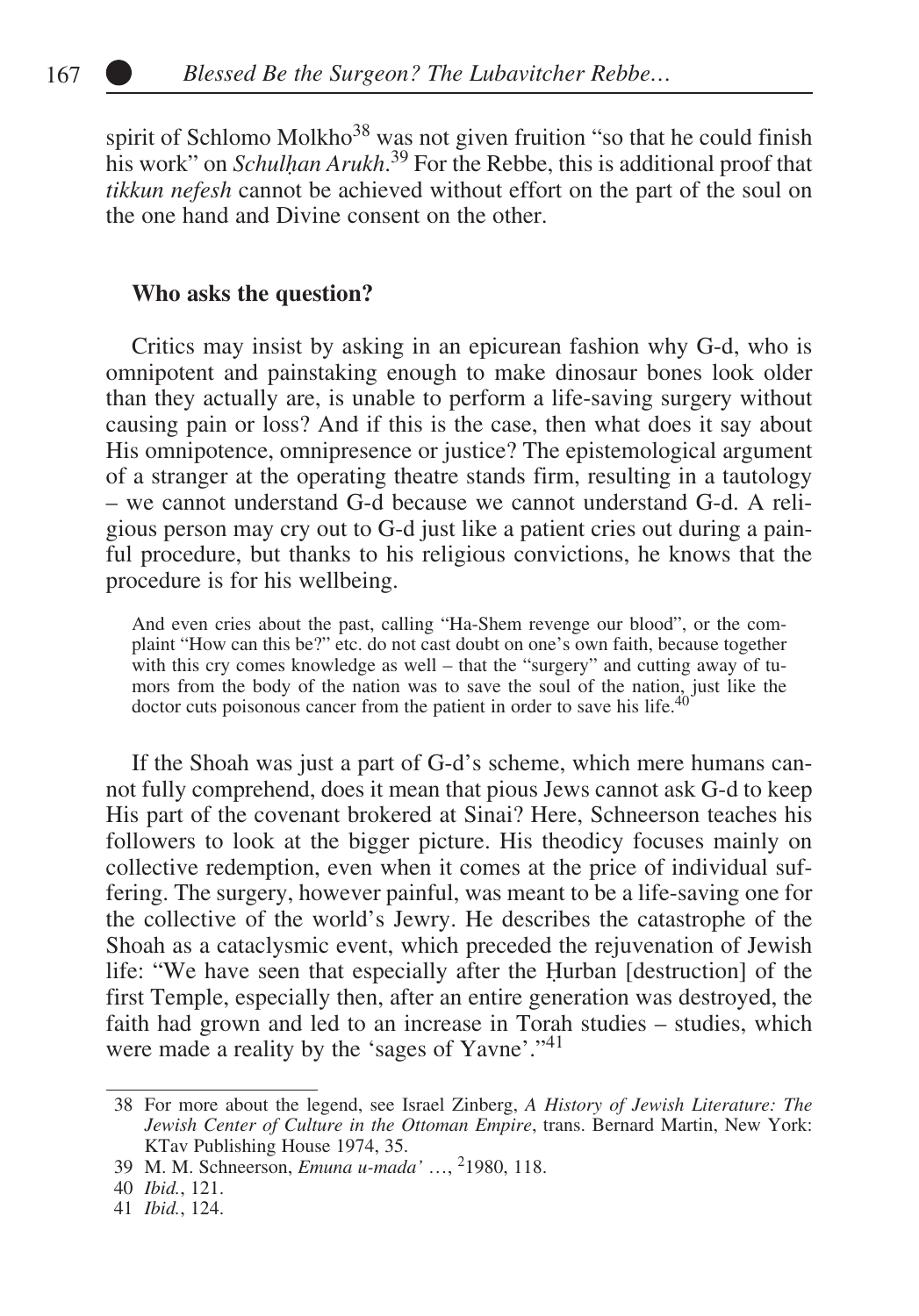Any concern about the quality of Divine justice may be raised only by a religious person. The Rebbe sees no spirituality outside religion, so a non-religious person has no business in asking "spiritual" questions.

The believer in just one world – the physical one, who does not know about the spiritual one, is surely full of "objections" about the horrible "surgery" of six million Jews. Maybe if – perish the thought – he does not recognize the existence of the spiritual world outside physical substance to which he directs his complaints, then what business does he have shouting about the lack of justice, righteousness and ethics, all of which are purely spiritual ideas? $42$ 

And if somebody insists on asking these questions, then such a person cannot be viewed as non-religious, but only as a person of weak faith. The Rebbe argues that those who "wiggle by Auschwitz as an argument not to keep mizvot<sup> $3$ </sup> must have been non-religious in the first place. Those whose faith is strong enough cannot be shaken, not even by the extremity of the Nazi Holocaust. On the other hand, a person who promises not to keep *miẓvot* due to the Shoah "does it because he does not want to [keep  $mizvot$ <sup>"</sup> in the first place.<sup>44</sup> "... [W]hen we look for a second straight into the truth's face, we find that he does not keep the Torah and miẓvot not because of the Shoah, but because he does not want to."45 Complaints "coming from personal grief" are dismissed as they "do not bear a piece of truth and they are not able to shake the veracity of faith in Divine justice."46

A definitive answer to the Shoah must not be expected from G-d, but must come from within the people's hearts. Before questioning G-d, a religious person should first admit his own faults. Only that is the proper way of discussing Divine providence. The interview offers only one proper question for G-d regarding the Shoah, which begins by the admittance of one's own sins: "Truly have we sinned and become wicked, but there is no limit to Your mercy, so why then, have you chosen the difficult path? Maybe such a cry would not contradict the great faith in our hearts."<sup>47</sup> In a fashion similar to Emil Ludwig Fackenheim's "614th Commandment" that "Jews are not supposed to give Hitler a posthumous victory",<sup>48</sup> Rebbe preached clinging to life, focusing on the living and on

<sup>42</sup> *Ibid*., 117.

<sup>43</sup> *Ibid.*, 123. The Hebrew text uses the verb *menafnefim*, which literally means "waving" or "wiggling".

<sup>44</sup> *Ibid.*, 122.

<sup>45</sup> *Ibid.*

<sup>46</sup> *Ibid.*, 124.

<sup>47</sup> *Ibid.*, 122.

<sup>48</sup> Emil L. Fackenheim, *God's Presence in History: Jewish Affirmations and Philosophical Reflections*, New York: Harper Torchbooks 1970, 84.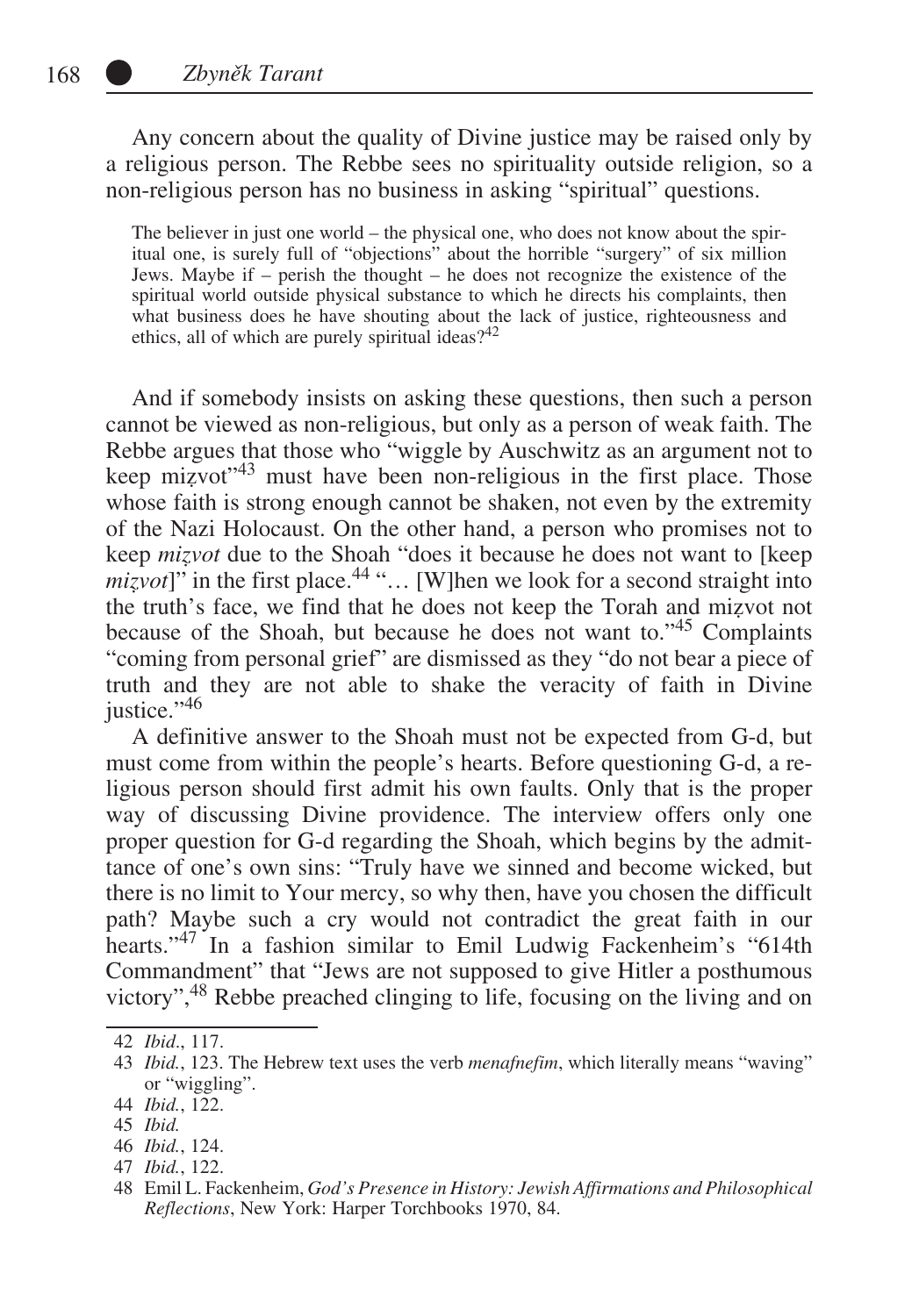the continuation and preservation of the tradition. Unlike Fackenheim, however, he felt that keeping the Jewish tradition must come from within, for the sake of the tradition itself, simply because it is a Divine commandment and returning to it is an act of *teshuva*, confirming that the *tikkun* by means of the Nazi scalpel has taught us some lesson after all. On the other hand, keeping Jewish tradition "in essence to spite Hitler ... will not guarantee Jewish survival or a healthy Jewish psyche."49

#### **Dispute with Ḥaika Grossman**

Schneerson's statements, which were published at the end of a thin inconspicuous pamphlet, would likely have fallen into obscurity if they had not been brought into the spotlight by prominent secular critics, most notably Ḥaika Grossman, who was a Member of the Knesset (MK) for the Mapam party at the time and veteran of the Białystok Ghetto Uprising. Her polemic, published in Mapam's newspaper *Al ha-Mishmar* on 22 August 1980, reacts to the second edition of *Emuna u-mada'*, and could be used as a textbook case for the conflict of paradigms in contemporary Judaism. Grossman speaks from the perspective of a former anti-Nazi resistance fighter. Her criticism comes from the mouth of a secular, socialist politician, who may not be fully versed in the intricate methodology of Ḥaṣidic exegesis, but feels that Schneerson's thoughts are not compatible with her basic ethical values and personal experience.

Interestingly, Grossman refuses to use the term "Shoah" out of concern that it should refer only to "natural catastrophes, like earthquakes, which cannot be controlled, not Nazi murders".<sup>50</sup> A large portion of her article consists of extensive quotes from *Emuna u-mada'*, namely the paragraph about the surgeon and stranger at the operation theatre, which is quoted in full. Astonished, Grossman asks whether Schneerson really intended to call Hitler a Divine tool? If that is the case, she continues, does it mean that "all of us who have rebelled against the fate appointed to us by Hitler's 'final solution' were just troublemakers? Do I have to ask for forgiveness of the SS-men, whose khaki uniforms and heavy boots were just a disguise?"51 Not impressed by Kabbalistic explanations, the Knesset member asks her readers to compare Rebbe's words with a passage from *Mein Kampf*, in which Hitler calls himself a Divine instrument: "Eternal Nature inexorably avenges the infringement of her commands. Hence

<sup>49</sup> J. Telushkin, *The Rebbe*…, 116.

<sup>50</sup> Ḥaika Grossman, "Ha-Rabbi me-Lubavitsch we-ha-Shoah", *Al ha-Mishmar*, 22 August 1980, 3.

<sup>51</sup> *Ibid*.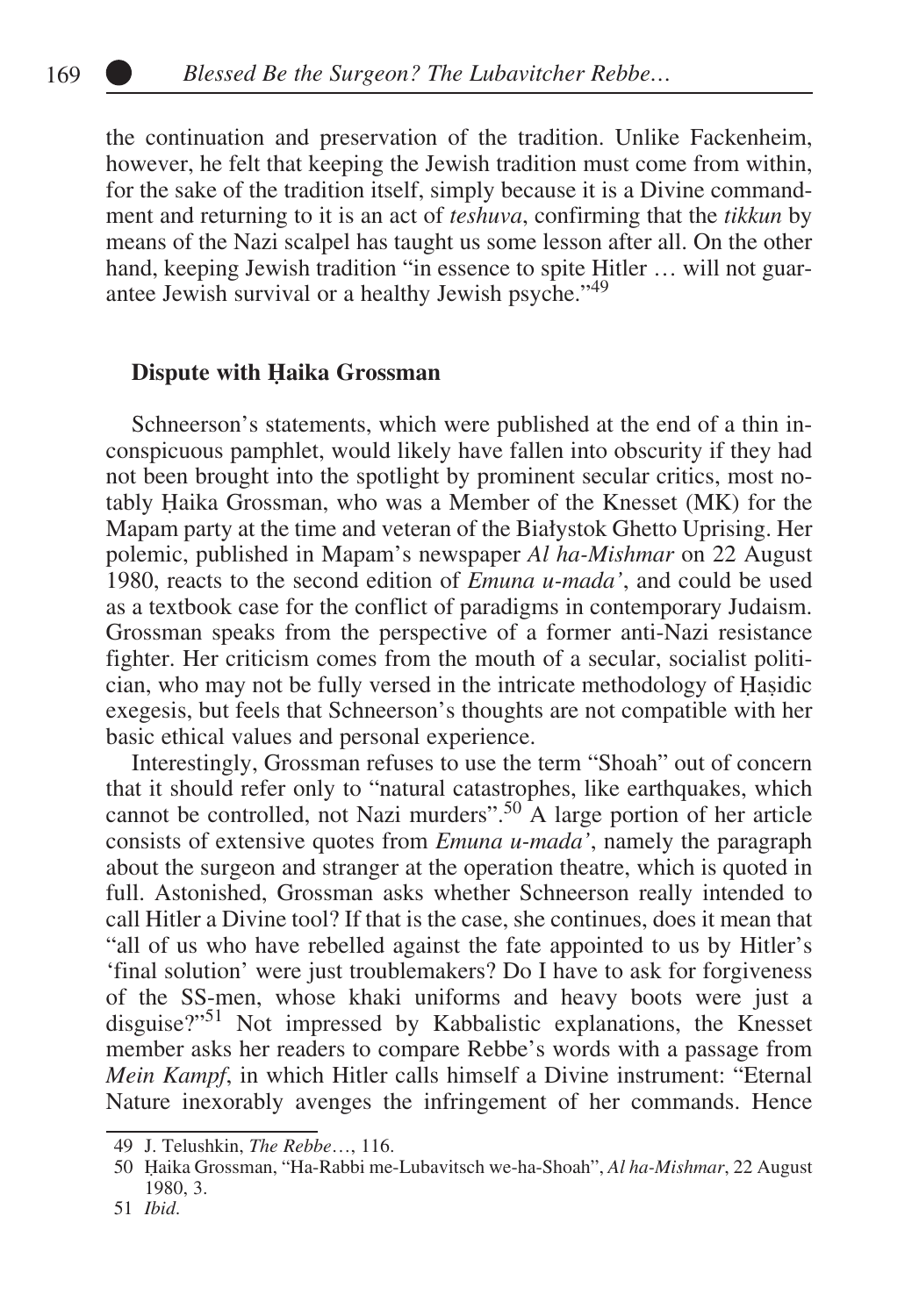today I believe that I am acting in accordance with the will of the Almighty Creator: by defending myself against the Jew, I am fighting for the work of the Lord."52 Grossman's criticism is of course a part of the wider polemic of the socialist movement vis-á-vis ultra-orthodoxy. She had in fact previously engaged herself in multiple similar disputes, most notorious of which was the case of Neturei Karta's pamphlet *Holocaust Victims Accuse*, in which rabbi Moshe Schonfeld blamed Zionism for the horrors of the Holocaust.53 But in the case of *Emuna u-mada'* the Knesset Member also feels the urge to warn the many non-Ḥaṣidic and non-religious Jews who look to Schneerson for spiritual advice and inspiration: "The thought that similar words can be said and written by a person who is considered to be a spiritual leader of today's Jewry is frightening."<sup>54</sup>

Using the citations from *Emuna u-Mada'* as an example of the "Ḥaredi dilemma of how to 'justify' the extermination of Jews, who were 'punished'", Grossman asks the Rebbe to explain the inconsistency between a "slap on the precious cheek" and the "removal of a poisoned limb", which she sees as a challenge to Ḥabad members as well. In order to believe that the Shoah was a *tikkun* (rectification), one would have to find a way to explain how the slaughter of hundreds of thousands of innocent religious Jews, including nearly all Ḥabad members, could rectify the world.

Removal of poisoned limbs, like women and children (not all of which kept the Shabbat, of course – just your normal sinful people of Israel) – that is life. We could put up with it. But 'the Ḥaredi Jewry' and the 'choicest'?<sup>55</sup> Heaven forbid! That is way too much. What else must be said? … If a non-Jew wrote such words, we would have shaken the heavens and earth, and for good reason. But this is the Lubavitcher Rebbe saying these words and who would dare doubt his love for [the people of] Israel $2^{56}$ 

<sup>52</sup> *Ibid*. Hitler's original quote appears in Adolf Hitler, *Mein Kampf*, trans. Ralph Manheim, Boston: The Riverside Press 1943, 65.

<sup>53</sup> D. Porat, "Amalek's Accomplices'…", 698. For the original publication, see Moshe Schonfeld, *The Holocaust Victims Accuse*, New York: Neturei Karta of U.S.A. 1977. For additional material on Grossman's polemics vis-á-vis the ultra-orthodoxy, see "Tik ha-Yaḥas beyn ha-Dat ve-ha-Shoa", Arkhiyon ishi – Ḥaika Grossman – hitkatvut– tikshoret 1969-1993, Giv'at Ḥaviva, Yad Ya'ari: Hashomer Hatzair Institute for Research and Documentation, (5) 8.69-95.

<sup>54</sup> Ḥ. Grossman, "Ha-Rabbi me-Lubavitsch…", 3.

<sup>55</sup> "*shamna ve-salta*", lit. "oil and fine flour" (see *Leviticus* 2,2).

<sup>56</sup> Ḥ. Grossman, "Ha-Rabbi me-Lubavitsch…", 3.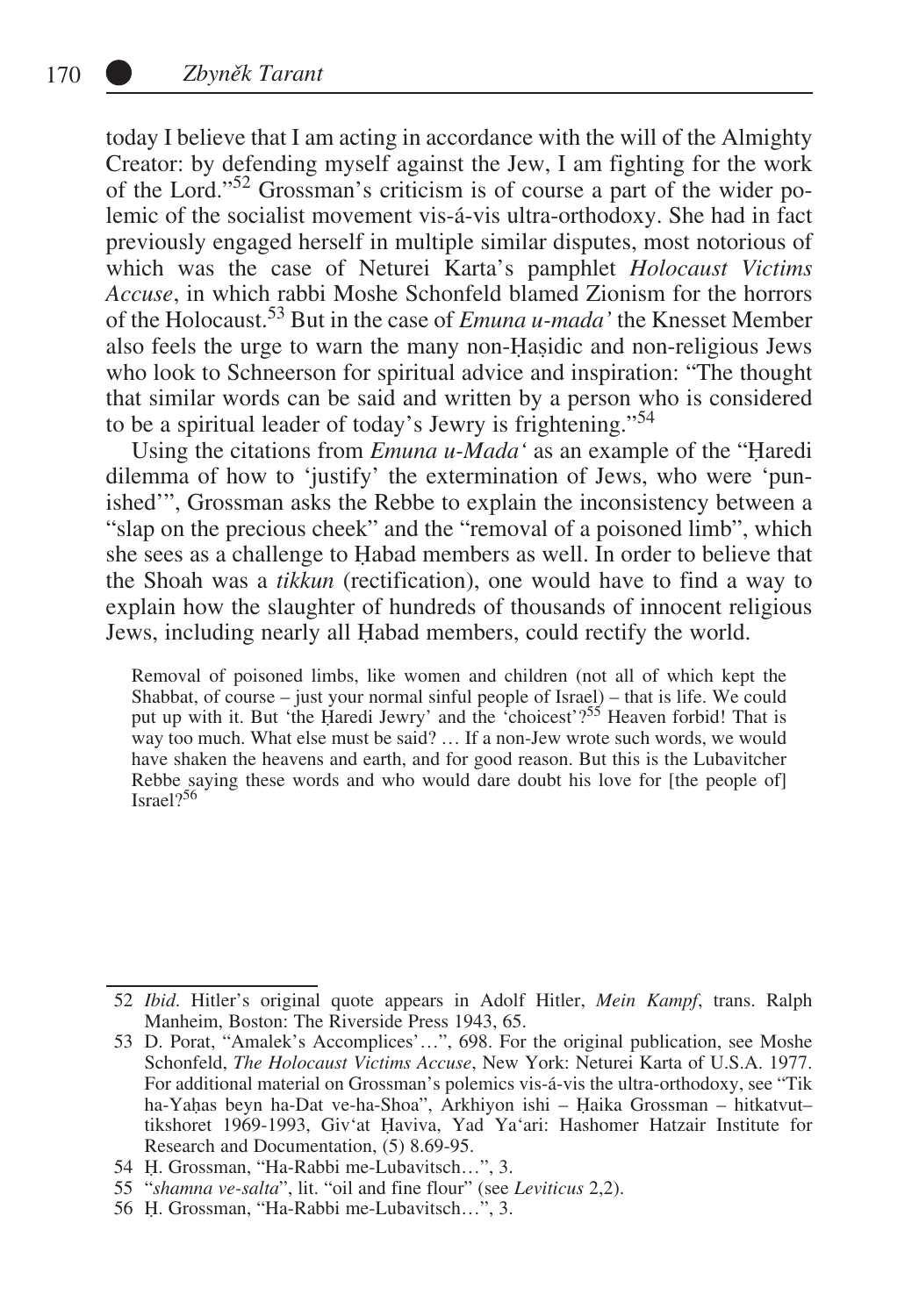## **Responses to criticism**

Grossman's polemical piece was re-published in the subsequent months in diverse socialist and Yiddish-language outlets around the world, such as *Morning Freiheit* (New York),<sup>57</sup> *Undzer Weg* (Toronto)<sup>58</sup> or *Fraye Shtime* (Buenos Aires).59 It triggered numerous responses, private and open letters that poured in to MK Grossman's office during the following months and years. Many of the critical responses, however, tended to miss the point of the entire debate, such as the peculiar open letter titled "Lest you deny what you see by your own eyes", published by the ultra-orthodox newspaper *ha-Maḥane ha-ḥaredi*. The open letter, written by a female author and signed by "S. Ḥedwa", argued that the Shoah is just as historical an event as the revelation at Sinai, so questioning the Rebbe's interpretation of the Shoah means denial of the historicity of the Torah and in effect amounts to Holocaust denial  $60$ 

Schneerson himself responded six days after the publication of Grossman's original piece in *'Al ha-Mishmar* by means of a private letter,<sup>61</sup> later published in the eleventh volume of his collected talks and sermons (*Likkutei sihot*). The response expressed astonishment that Grossman voiced her criticism publicly in the form of an opinion piece for a nation-wide newspaper and that she had not first attempted to have her questions answered privately.<sup>62</sup> He also felt sorry for what he saw as Grossman's failure to understand his point. Referring to the complicated genesis of the text, he claims that the "interview" published in *Emuna umada'* and cited by Grossman was "a vague interpretation of his talk. An interpretation, which does not always manage to grasp the fine ideas and expressions etc., although the core meaning is generally preserved correctly".63 Let it be noted that any misinterpretations must have been of a minor nature. Grossman was reacting to what was already the second edition of *Emuna u-Mada'*. In fact, she found it hard to believe the authen-

<sup>57</sup> Chaim Suller, "Lubavitch Leader Says Holocaust – God's Will", *Morning Freiheit*, 24 May 1981, 1.

<sup>58</sup> Ḥaika Grossman, "Der Lubavitcher Rabi un di Shoa", *Undzer veg* 71, June 1981, 6.

<sup>59</sup> Ḥaika Grossman, "Der Lubavitcher Rabi un di Shoa", *Fraie Shtime* 73, June 1981, 6.

<sup>60</sup> Ḥedwa S[egal], "Pen tiḥpor be-dvarim asher ra'u eynkha", *Ha-Maḥane ha-Ḥaredi* 234, 22 May 1985 (2 Sivan 5745). The author may have been Ḥedwa Segal, wife of the Ḥabad rabbi Chaim Shalom Segal from Afula (born 1951), yet further confirmation is necessary.

<sup>61</sup> "Menahem Mendel Schneerson's letter to Ḥaika Grossman, 28 August 1980", Arkhiyon ishi – Ḥaika Grossman – hitkatvut–tikshoret 1969-1993, Giv'at Haviva, Yad Ya'ari: Hashomer Hatza'ir Institute for Research and Documentation, (5) 8.69-95.

<sup>62</sup> Menachem M. Schneerson, *Likkutei Siḥot al Parashiyot ha-Shavua, Hagim u-Mo'adim*  XXI, Brooklyn: Otzar He-Hasidim<sup>5</sup>2005, 397.

<sup>63</sup> *Ibid.*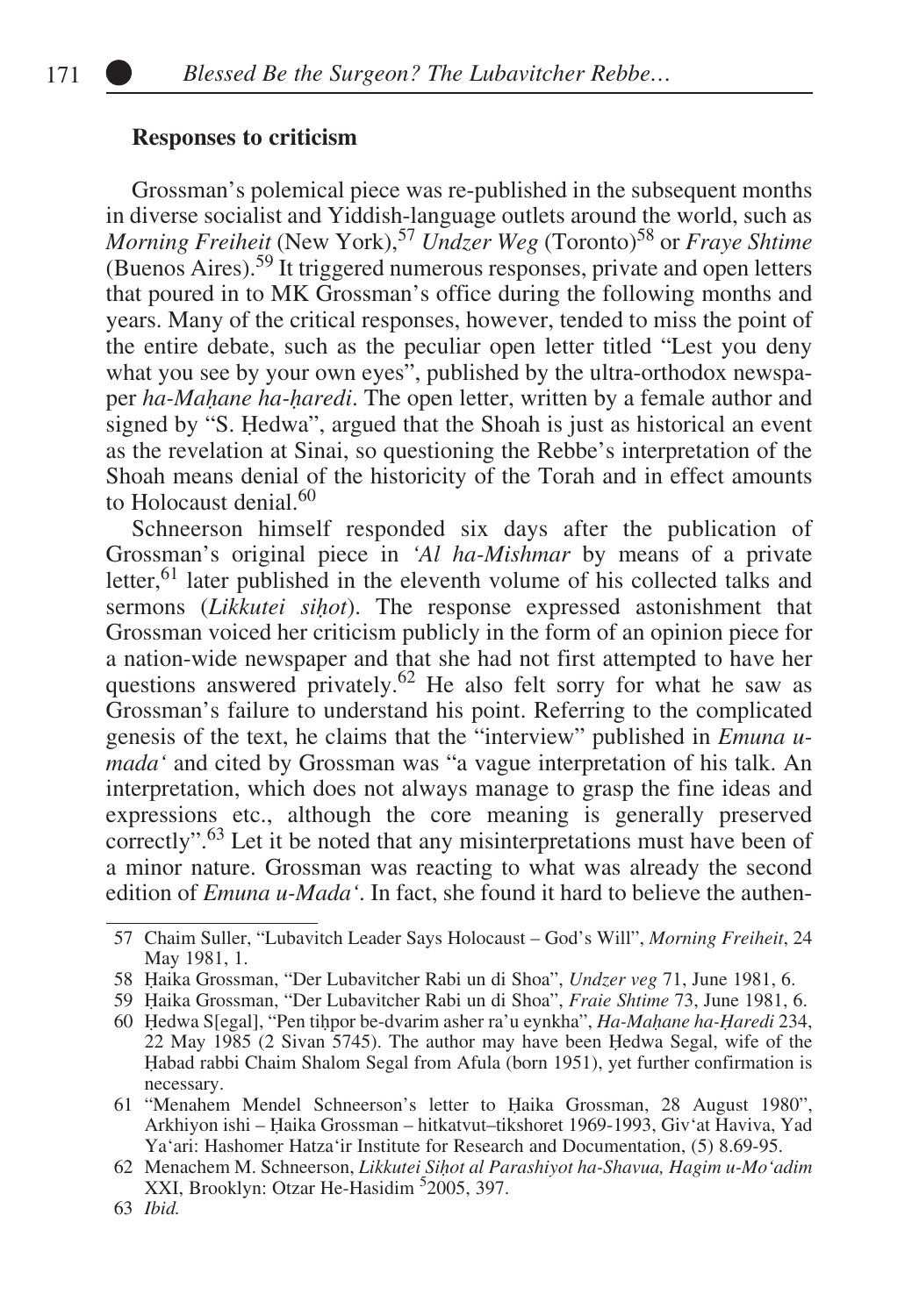ticity of the publication, and so contacted the publishing house in Kfar Ḥabad directly. In response to her query, the publisher promptly delivered a fresh copy of the publication to her Knesset office by special courier.<sup>64</sup> She thus had an authentic copy of the book directly from the publisher. A copy of the relevant chapter is filed in her personal archive.<sup>65</sup> It is highly unlikely that the Rebbe would allow a book of severe misinterpretations of his teachings to be published by a prominent Ḥabad publisher, based in the Habad's spiritual center in Israel, "with the Ḥabad's imprimatur"<sup>66</sup> and then re-published again without changes in a second edition some four years later. Schneerson hesitantly admitted that these quotations were generally valid, but he felt disappointed by "the interpretation she [Grossman] made in her article". He regrets being accused "for the first time [in his life]" of having an insensitive attitude towards "a topic that touches the heart of every Jew".<sup>67</sup>

He attempted to dispel the accusations of having justified Hitler by reminding his critic the blessings uttered in memory of the victims and curses attached to villains and perpetrators. "When reminding Hitler and his collaborators, we add 'let their names be erased', <sup>68</sup> Yet, he defended his position that Hitler was indeed a Divine instrument and that there must have been a Divine purpose behind the Shoah. "It is nothing new for a religious person, … who believes with absolute faith that He is the ruler of all creation, even in the times of the Shoah."69 Even those "who proclaimed themselves non-believers started to demand, protest etc. whether it would not be possible for the judge of the earth to interfere into the Shoah!"<sup>70</sup> In other words, even the "so-called non-believers" actually confirm the existence of an omnipotent Divine hand by calling for its intervention.

Schneerson stuck to his surgical analogy while rejecting the criticism that he had written about the Shoah as punishment: "I have never heard anyone talking about surgery as a matter of punishment for the patient … when a surgery is performed on somebody, it is first and foremost done for his benefit.<sup>"71'</sup> As for the role of Hitler as a Divine instrument, Schneerson argued that he was not the first one to use this metaphor, citing prophet

71 *Ibid*.

<sup>64</sup> Ḥ. Grossman, "Ha-Rabbi me-Lubavitsch…".

<sup>65</sup> "Clipping from Rebbe Schneerson's *Emuna u-mada'*", Arkhiyon ishi – Ḥaika Grossman – hitkatvut–tikshoret 1969-1993, Giv'at Haviva, Yad Ya'ari: Hashomer Hatzair Institute for Research and Documentation, (5) 8.69-95.

<sup>66</sup> Y. Bauer, *Rethinking the Holocaust*…, 198.

<sup>67</sup> M. M. Schneerson, *Likkutei Siḥot*…, 397.

<sup>68</sup> *Ibid*.

<sup>69</sup> *Ibid*.

<sup>70</sup> *Ibid*.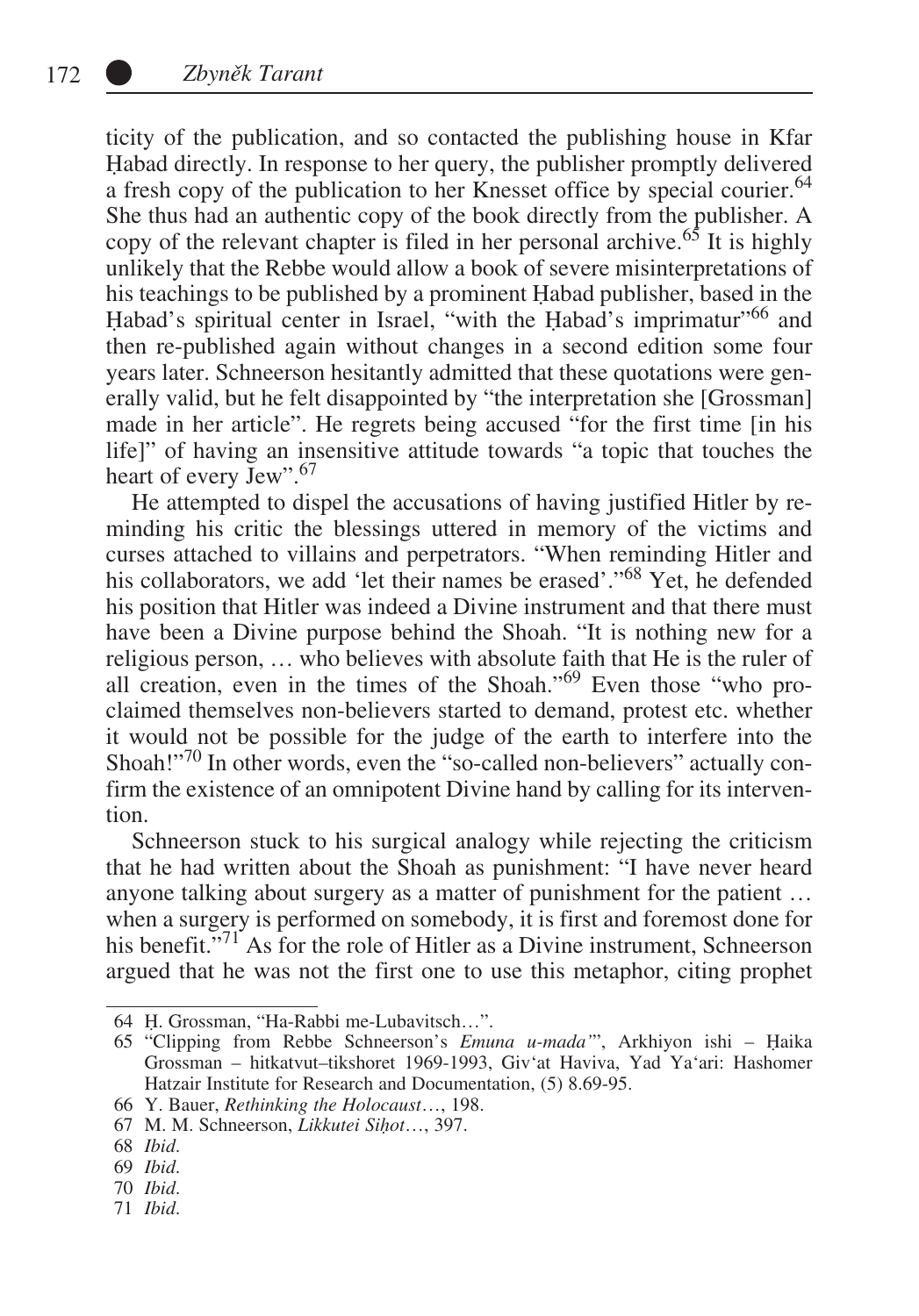Jeremiah, who used it in reference to the destruction of Solomon's Temple by Nebuchadnezzar. The Rebbe wondered why it was even necessary to answer this in his analogy. "It is not the scalpel (*izmel*) 72 that performs the surgery."<sup>73</sup> It is G-d performing the surgery, using the villain as His scalpel. Unlike the ancient prophets, the Rebbe's letter explains that this "surgery" is not meant as a punishment, but rather a form of rectification (*tikkun*). Here, he again touches on the most confusing and contradictory portion of his teaching. His argument that the "surgery" was not meant to be a "punishment" somewhat contradicts his references to a "warning slap" or "correcting of behavior" that he made in *Emuna u-mada'*. While Schneerson attempted to tackle this issue in *Emuna u-Mada'* by combined references to reincarnation of souls (*gilgul ha-neshamot*) and *pikuah nefesh*, he did not provide an additional explanation in his letter to Ḥaika Grossman that would hopefully allow the reader to elucidate his line of thought and resolve this key issue in the entire controversy.

This was attempted by rabbi Shalom Dov Wolpo, a prominent nationalreligious political activist and one of the first Ḥabad rabbis to call Lubavitcher Rebbe the Messiah. In his response to Grossman, published in March 1981 by the religious labour newspaper *She'arim*, 74 Dov Wolpo did not question the authenticity of the Rebbe's talk, which he seemed to be taking for granted. In fact, he weighed in by providing additional quotes about sin and punishment from the Hebrew Bible and further argues: "Hundreds of billions [sic] of people have died since the creation of the world and nobody lives forever."<sup>75</sup> Dov Wolpo feels "shaken" by Grossman's reading of Rebbe's vision of Hitler as a Divine tool, not because such an idea would be unacceptable, but "just like the Member of Knesset, so does the gentile not understand" that God uses the gentile as a "rod of His anger".<sup>76</sup> "Neither the gentile, nor the unbelievers from our midst are willing to believe that the Holy, blessed be His name, sends the gentile to punish His people …" And despite the fact that "the king's heart is in the hand of the Lord"<sup>77</sup> and "that there is a Divine purpose behind the acts", the gentile is punished because, by committing the act, he "confirmed his malice."78

<sup>72</sup> A surgical knife used by a *mohel* for circumcision.

<sup>73</sup> *Ibid*.

<sup>74</sup> The newspaper was the mouthpiece of Po'alei Agudat Yisra'el.

<sup>75</sup> Shalom Dov Wolpo, "Prikat 'ol be-ḥasut kdoshei Auschwitz", *She'arim*, 6 March 1981, 6.

<sup>76</sup> Cf. *Isaiah* 10,5: "Woe to Assyria, the rod of My anger; the staff in their hands is My wrath."

<sup>77</sup> Cf. *Proverbs* 21,1: "The king's heart is in the hand of the Lord, as the rivers of water: he turneth it whithersoever he will."

<sup>78</sup> S. Dov Wolpo, "Prikat 'ol be-ḥasut…", 6.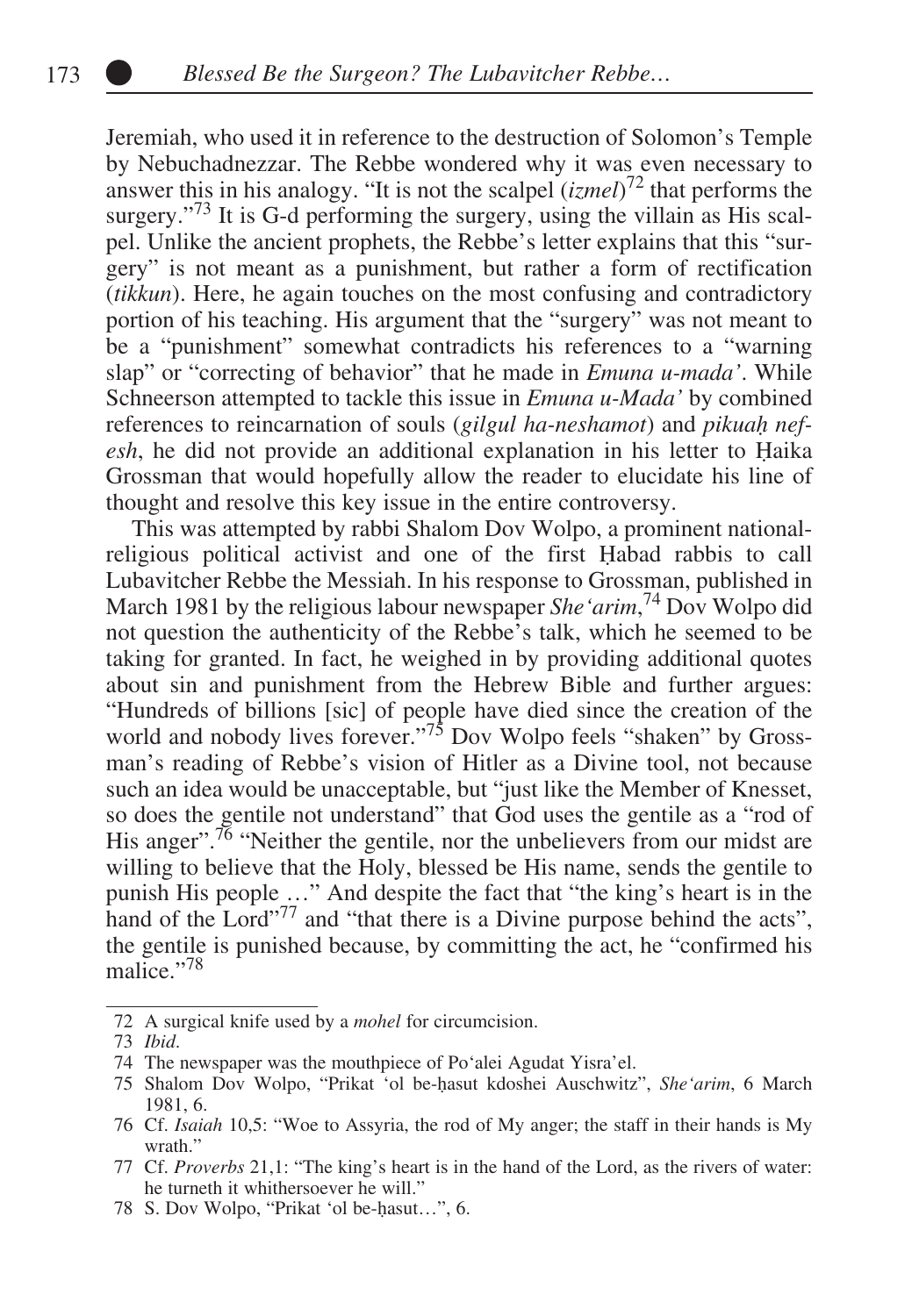As for the description of the "choicest Jews" as "poisonous limbs", Wolpo dismisses Grossman's reading altogether as an "error" by a nonreligious person and claims that the Rebbe's metaphor was meant to allow "the thinking man" to understand the inferiority of flesh to the soul "just like the body is superior to the limb being cut by a surgeon" and that to every "punishment delivered upon a Jew by the Holy One, blessed be His name, there is an inner good in the form of elevation of the spirit over the foundations of the flesh".79 Unfortunately, Dov Wolpo defends Schneerson by re-interpreting his ideas, which may yield counterproductive results. By insisting on the issue of sin and punishment, Dov Wolpo undermines the Rebbe's objection that he had not meant the "surgery" as "punishment". The Rebbe also did not say that the heavenly surgeon cuts bodies from spirits like poisoned limbs. Reading his statements this way would only support secular criticism, because it would mean that two different, isolated parables in the Rebbe's talk could in fact be connected and, from this connection, conclusions can be made.

It can be argued that Schneerson simply failed to realize why doctors cut limbs and tumors from the body and why such an analogy could be seen as offensive vis-á-vis the victims of the Holocaust. The problem may also be that in the Ḥaṣidic parables, contrary to the Aristotelian system of logic, the fact that  $A = B$  and  $B = C$  does not automatically mean that  $C =$ A. This was the line of argument by MK Moshe Unna. In a personal letter to Grossman from 1st October 1980, Unna, who at the time represented the National Religious Party (*Mafdal*), admitted to having "a very unfavorable opinion about Lubavitcher Rebbe". Despite dismissing the Rebbe's words as "inhumane", he explained to his Knesset colleague that Midrashic parables are not always meant to be extrapolated, interconnected or generalized. "I can imagine that the Rebbe had not realized the maliciousness and absurdity in the second part of his talk," he wrote. $80$ 

Schneerson was also not the first one to use the parable of the Divine surgeon. The idea previously appeared in the writings of Efraim Sokolover<sup>81</sup> and Tzvi Yehuda Kook. The latter wrote that the victims had undergone "heavenly surgery at the hands of the destroyers", which was necessary for the rebirth of Jewish life.<sup>82</sup> Such ideas are neither limited to the orthodox

<sup>79</sup> *Ibid*.

<sup>80</sup> "MK Moshe Unna's letter to MK Ḥaika Grossman 1 October 1980", Arkhiyon ishi – Ḥaika Grossman – hitkatvut–tikshoret 1969-1993, Giv'at Haviva, Yad Ya'ari: Hashomer Hatzair Institute for Research and Documentation, (5) 8.69-95.

<sup>81</sup> Gershon Greenberg, "Ultra-Orthodox Reflections on the Shoah: 1945 to the Present", in: Konrad Kwiet – Jürgen Matthäus (eds.), *Contemporary Responses to the Holocaust*, Westport: Greenwood Publishing Group 2004, 87-122: 115.

<sup>82</sup> Eric J. Sundquist, *Writing in Witness: A Holocaust Reader*, New York: SUNY Press 2018, 308.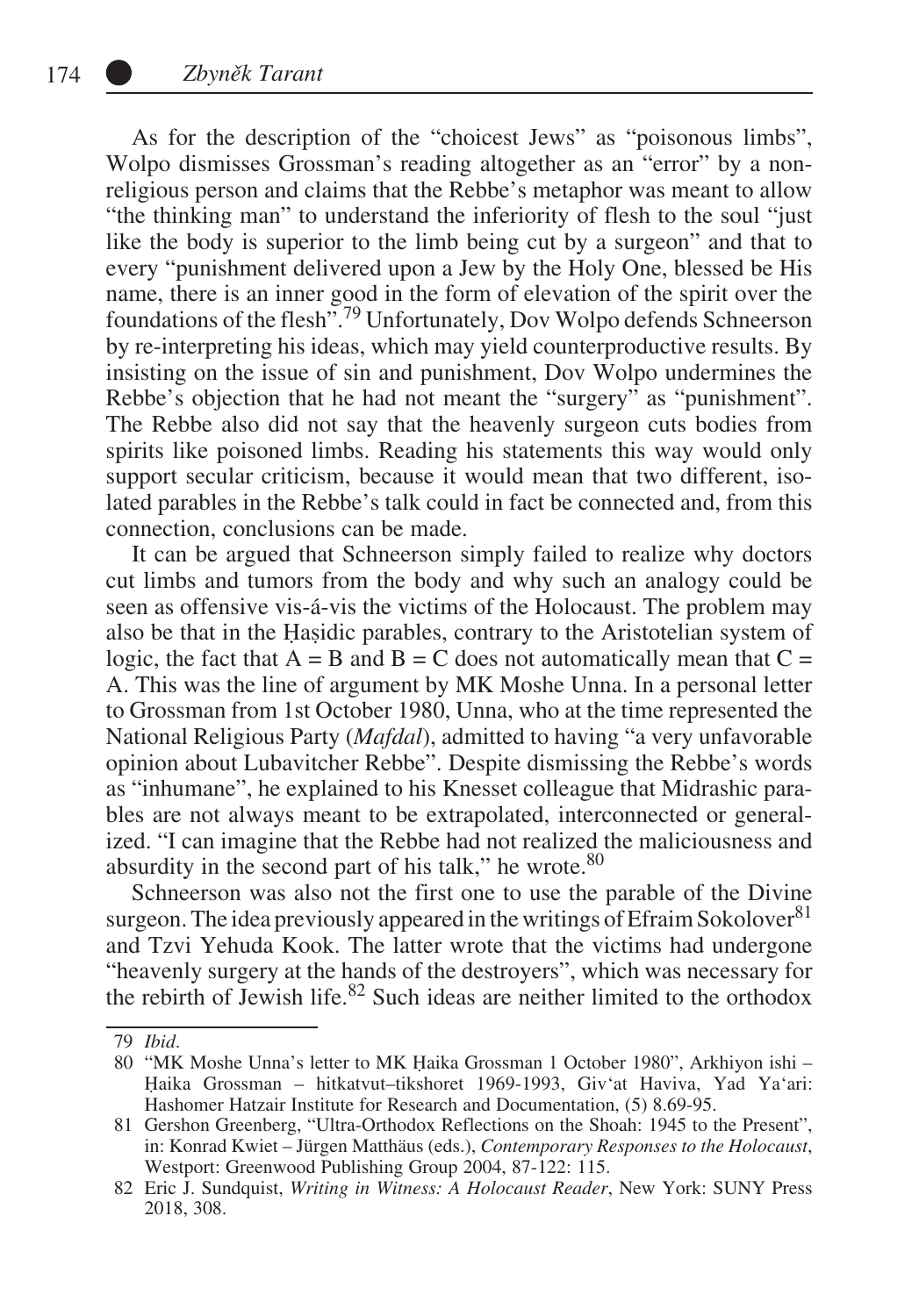or Ḥaṣidic streams of Judaism. The reform rabbi Ignaz Maybaum drew exactly the same parallel in 1949 and then multiple times in his sermons during the 1960s. $^{83}$  In Maybaum's progressivist worldview, the Shoah was a case of *Ḥurban* – a destructive yet also formative epoch-making event, which in its consequences leads to the evolution of the Jewish religion. In 1963, Maybaum wrote: "The churban is an operation in which God, like a surgeon, cuts out a past [sic] from the body of mankind and allows a new span of life to begin in revived health."<sup>84</sup> Unlike some orthodox thinkers, Maybaum did not claim that the Holocaust occurred because of the sins of the Jewish people themselves, but rather because of the sins of other nations. Using a reference to Isaiah's suffering servant, he argued that the Jews were scapegoated.85 He invoked Christological interpretations of Isaiah's suffering servant<sup>86</sup> to fire back at Christianity, claiming that unlike the G-d of the Torah, who rejected human sacrifices in the Tanakhic story about the binding of Isaac, Christians can learn lessons and become purified from their sins only by witnessing and repeating the horrors of scapegoating.<sup>87</sup> Maybaum's rendition of the Shoah as a life-saving operation is strikingly similar to Schneerson's, especially when he talks about the progress and revival of Jewish life, although it is different in its conclusions. While Schneerson saw the "operation" as an opportunity for *teshuva* by returning to traditional Jewish life, Maybaum preached radical progress. In 1964, he wrote: "God, acting as a surgeon in world history, has cut away from us a secular history which connected German Jews with German history, East European Jews with Polish, Lithuanian and Russian history, Sephardi Jews with Islamic history. The gentile Middle Ages were cut away from our Jewish life."88

87 I. Maybaum, *The Face of God*…, 36.

88 *Ibid*., 52.

<sup>83</sup> Ignaz Maybaum, *The Jewish Mission*, London: James Clarke and Co. 1949. See also Zbyněk Tarant, *Diaspora paměti: Židovská paměť a reflexe holocaustu v Izraeli a Spojených státech*, Plzeň: Západočeská univerzita v Plzni 2013, 200-209.

<sup>84</sup> Ignaz Maybaum, *The Face of God after Auschwitz*, Amsterdam: Polak and Van Gennep 1965, 61.

<sup>85</sup> *Ibid*., 67.

<sup>86</sup> Cf. *Iz* 52,15: "So shall he sprinkle many nations; the kings shall shut their mouths at him: for that which had not been told them shall they see; and that which they had not heard shall they consider."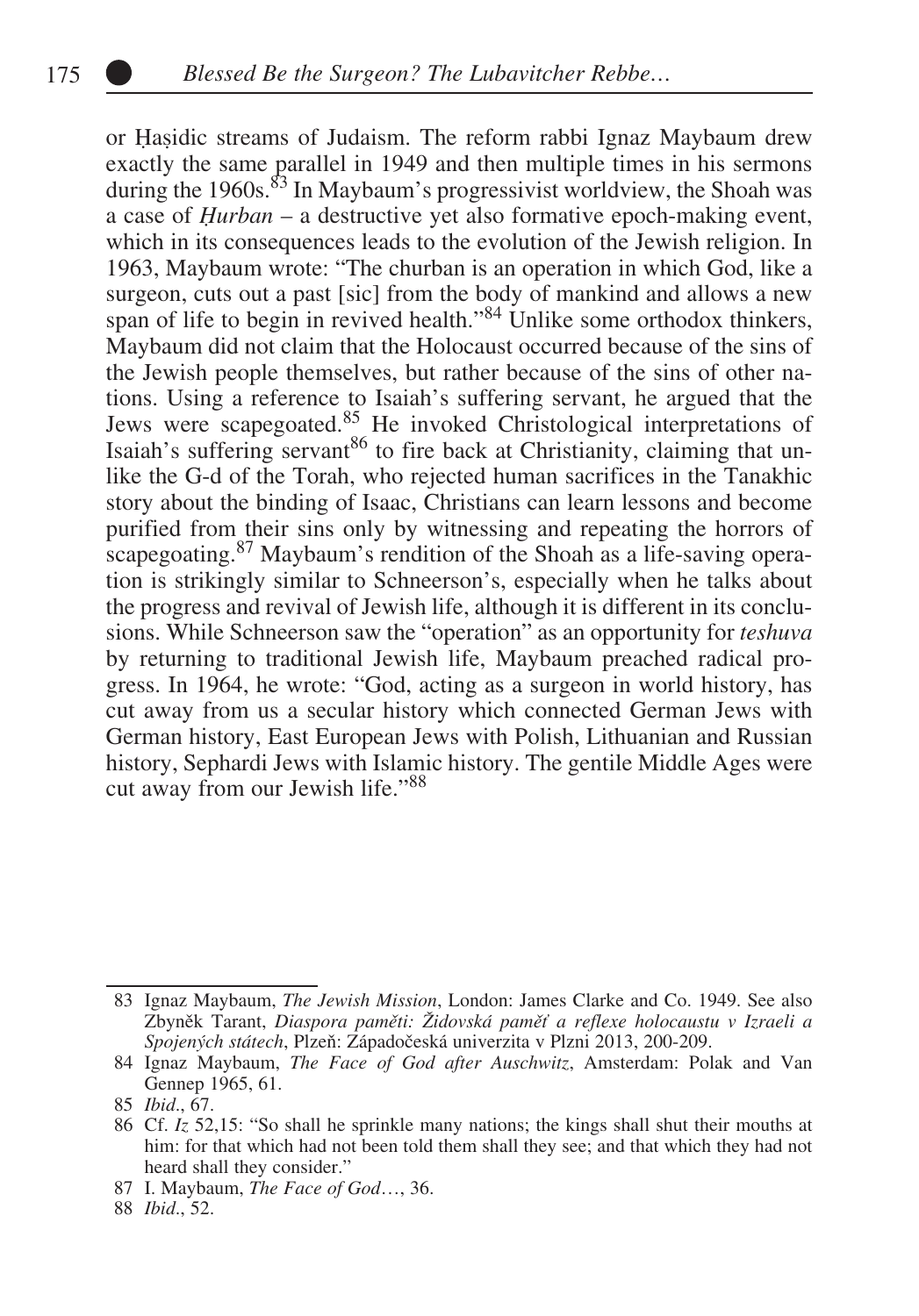## **Uncomfortable legacy**

It has been documented that towards the end of his life, the Rebbe revised some of his tough opinions. It could even be argued that the first revision came already in his response to Ḥaika Grossman, when he disavowed the allegedly "inaccurate" translations in *Emuna u-mada'*. While he maintained his central position that Holocaust cannot be understood until the coming of the Messianic age, he harshly criticized others for talking about the Shoah in terms of sin and punishment.<sup>89</sup> In his December 1990 speech, he criticized the Lithuanian rabbi Elazar Schach, his longtime intellectual opponent, for his statements that the Shoah was a Divine punishment.90 This speech may well be his most comprehensive public commentary on Holocaust theodicy since the talks that served as a basis for *Emuna u-mada'*. 91 "All who perished in the Holocaust – man, woman and child – were holy and pure. They died solely because they were Jews. Each and every one was a righteous martyr," the Rebbe said in response to the assertion that the victims were punished for their sins. "Any attempt to cast blame, for whatever reason, upon those who perished is shocking."<sup>92</sup> In a January 1991 speech delivered during a Ḥaṣidic gathering (*hitwa'adut*) 93 and later published as part of a *Torat Menahem* collection, he said: "The extermination of six million Jews, performed with the utmost cruelty …, cannot be seen as punishment for sins, because not even Satan himself could find a list of sins that would justify such a horrible punishment."94 In the same speech, he cites rabbinical sources, which claim that G-d had abandoned "punishment by extermination" at least since 1492.

<sup>89</sup> G. Greenberg, "Menachem Mendel Schneerson's Response…", 86-87.

<sup>90</sup> Full transcript of Elazar Schach's statements was published by the orthodox newspaper *Yated Ne'man* on 28 January 1991 along with Schneerson's response. See D. Porat, "Amalek's Accomplices'...", 728.

<sup>91</sup> Chaim Miller considers this even *the* most comprehensive public speech by the Rebbe on the subject of Holocaust theodicy. Ch. Miller, *Turning Judaism Outward…*, 392- 394.

<sup>92</sup> "Lubavitcher Rebbe Rejects Assertion That Holocaust Was Divine Punishment", *Jewish Telegraphic Agency* 68/244, 31 December 1990, 4.

<sup>93</sup> *Hitwa'adut* (also spelled *hitwaadus*) or in Yiddish *farbrengen* is "an informal, inspirational Ḥaṣidic gathering where words of Torah are shared and melodies are sung over refreshments and spirits." Cf. Menachem Posner, "What to Expect at a Farbrengen" [online], <https://www.chabad.org/library/article\_cdo/aid/3006466/jewish/What-to-Expect-at-a-Farbrengen.htm>, [4 June 2021].

<sup>94</sup> Menachem Mendel Schneerson, "Me-siḥot she parashat va-yechi (ve-'asara ba-tevet yehafech le-simcha) 5751" [online], in: *Torat menaḥem* (Hitwaaduyot 5751), <https:// he.chabad.org/library/article\_cdo/aid/3195396>, [4 June 2021], 112-126: 120.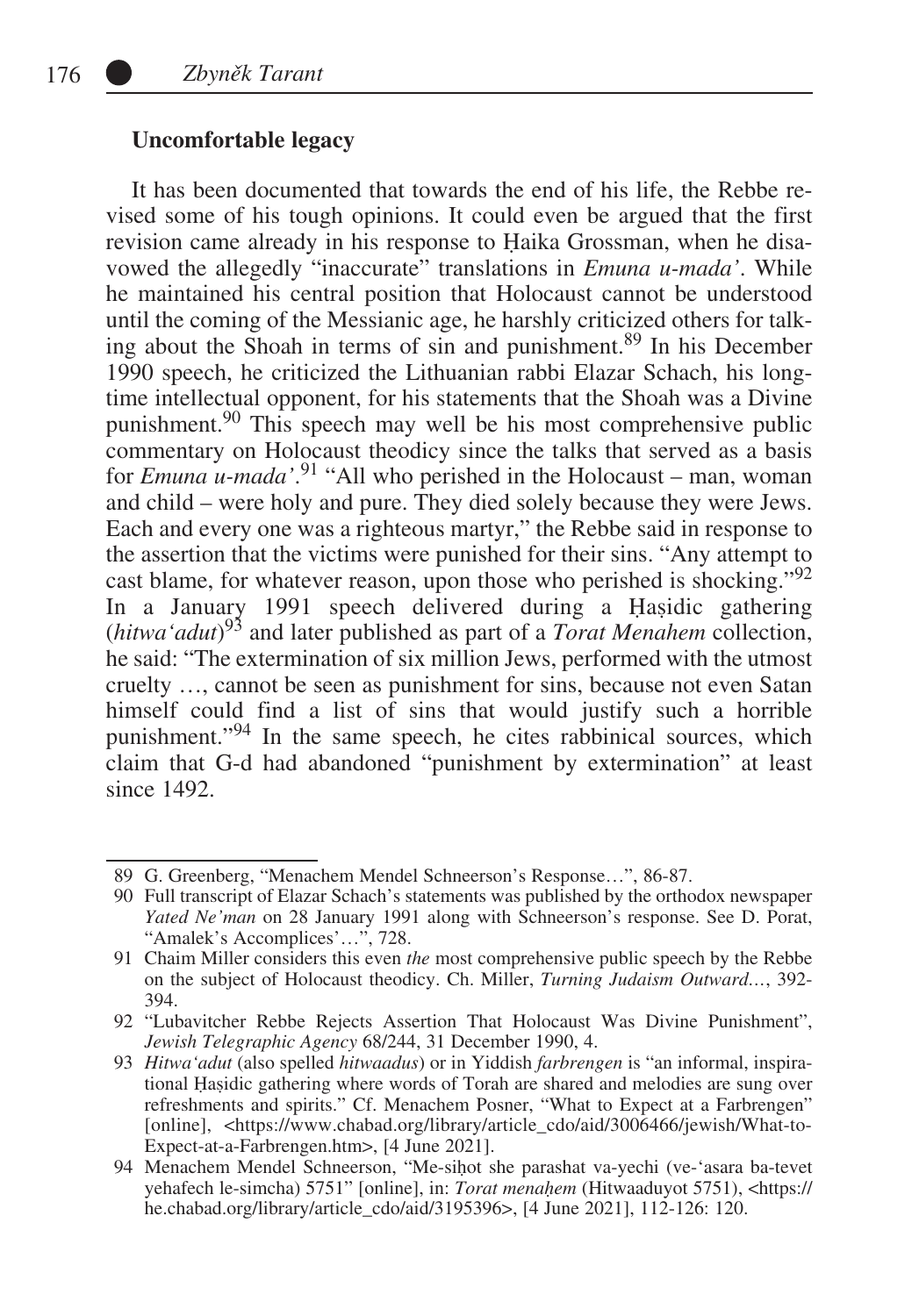In line with the Ḥaṣidic tradition, Schneerson's teaching stressed the need to focus on the positive aspects of human experience, living a meaningful life in line with the Divine commandments (*miẓvot*) and preparing for the coming of the Messianic age. However, the claim that "in his writings and discussions on the subject, the Rebbe rejected all theological explanations for the Holocaust" as the Ḥabad.org website currently claims in its rendition of the Rebbe's biography, is too broad and inaccurate.95 It would be more accurate to say that the Shoah never became the main subject of his teachings and that only reluctant isolated remarks about it are randomly scattered throughout his extensive writings, letters and interviews. In a similar vein, Gershon Greenberg claims: "For the Rebbe, beginning in 1951, the Holocaust was one of many concerns; indeed most of his statements about it came only as reactions to others ([Elie] Wiesel, [Haika] Grossman, and [rabbi Elazar] Shakh)."<sup>96</sup> The many contradictions and loose ends seem to support the theory that Schneerson never aspired to come up with a comprehensive Holocaust theology in the first place.

Menachem Mendel Schneerson died in 1994 without naming a successor. With the passage of time, Ḥabad's attitude vis-á-vis the Shoah and its victims has evolved into a more sophisticated approach, which embraces Holocaust commemoration as a motivation for rebuilding and direct missionary expansion. In the spirit of this more sophisticated approach to Holocaust memory, Ḥabad tends to juxtapose destruction with rejuvenation by deliberately choosing local Holocaust anniversaries for opening new community centers or dedicating Torah scrolls to fulfill its core belief that repentance (*teshuva*) is the ultimate answer to the Shoah. While the language of sin and punishment has been toned down significantly, the echoes of the original Mahane Yisra'el ideology, mentioned at the beginning of this article, can still be felt in these activities. Since the late 2010s, pairs of Ḥabad emissaries (*schluḥim*) can increasingly be seen performing their mission at public commemorative events in countries like  $\overline{\text{Germany}}^{\text{97}}$ and Poland.98 Since at least 2011, they have offered phylacteries (*tefilin*)

<sup>95</sup> "1939-45: The Rebbe on the Holocaust and Rebuilding" [online], <https://www.chabad.org/therebbe/article\_cdo/aid/62160/jewish/1939-45-The-Rebbe-on-the-Holocaust- -Rebuilding.htm>, [4 June 2021].

<sup>96</sup> G. Greenberg, "Menachem Mendel Schneerson's Response…", 860.

<sup>97</sup> "Chabad of Berlin Publishes German Prayerbook, Marks Holocaust Remembrance Day" [online], <http://lubavitch.com/news/article/2073887/Chabad-of-Berlin-Publishes-German-Prayerbook-Marks-Holocaust-Remembrance-Day.html>, 24 April 2017 [4 June 2021].

<sup>98</sup> Baila Olidort, "Auschwitz, The Polin Museum, The Chabad Tent" [online], <http:// lubavitch.com/news/article/2081863/Auschwitz-The-Polin-Museum-The-Ḥabad-Tent. html>, 22 July 2018 [4 June 2021].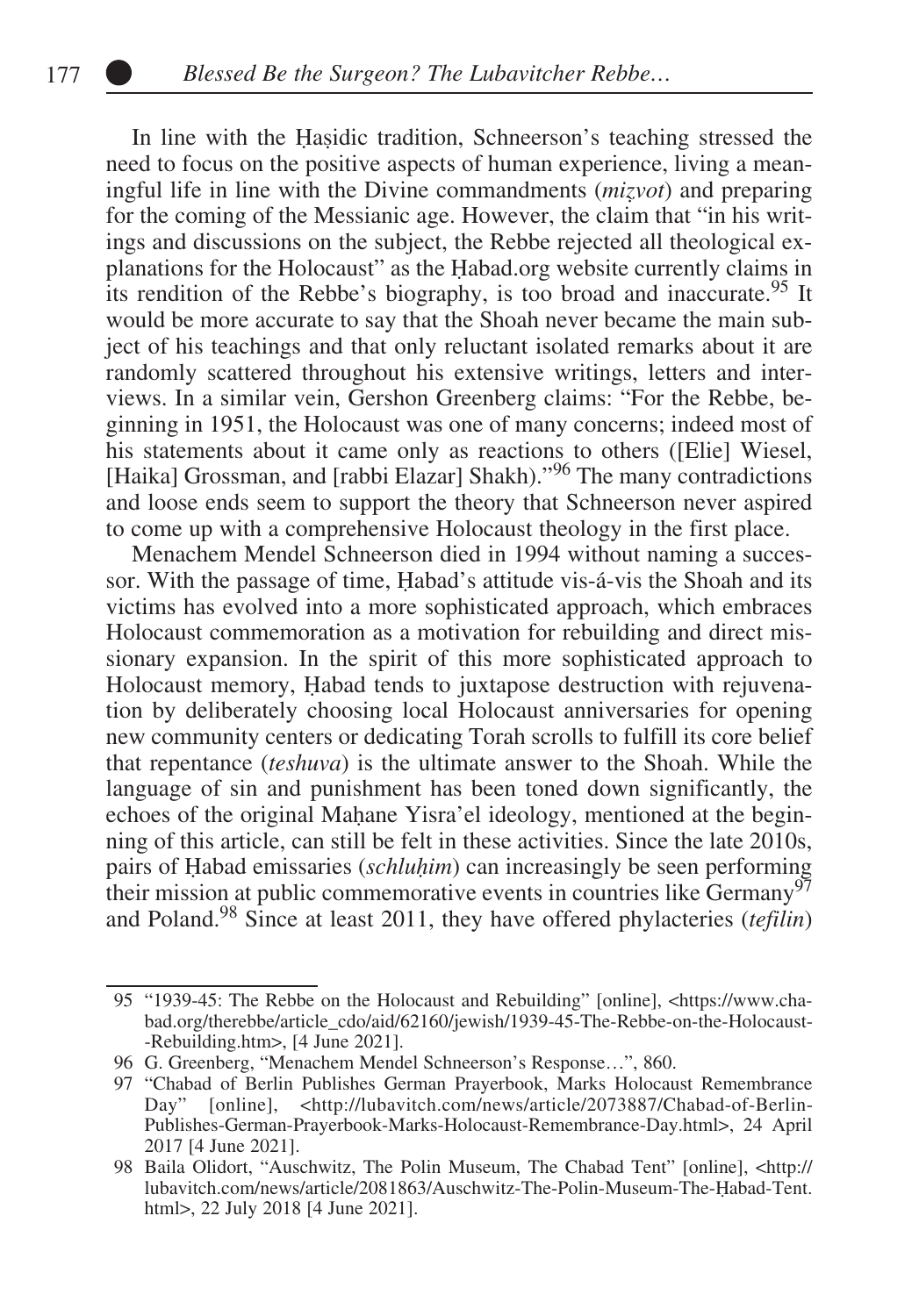to the participants of the annual March of the Living at the site of the Auschwitz I concentration camp (see Fig. 1 and 2). $99$ 



**Fig. 1 and 2.** Habad emissaries (*schluhim*) offer philacteria (*tefilin*) to March of the Living participants at the site of the Nazi concentration camp Auschwitz I. Photographed by the author, 1 May 2011.

However, the movement seems split over the later Rebbe's thoughts about the Holocaust, which constitute a somewhat uncomfortable legacy of their revered spiritual leader. On the one hand, one can find quotations of the surgical parable repeated verbatim in online articles, such as in the 2004 piece on the right-wing Habad-affiliated website Chabad online.<sup>100</sup> At the same time, the book *Emuna u-mada'* has a rather "apocryphal" status in other parts of the transnational movement. The book does not appear in lists of the Rebbe's writings in popular online biographies. Some libraries run by Ḥabad may hold it in their collections, while others do not, showing that the text is not unequivocally included into the core canon of his writing. Its accuracy or authenticity continues to be questioned, like in the Ḥabad rabbi Eliezer Shemtov's response to criticism raised by the secular Holocaust scholar, Yehuda Bauer.<sup>101</sup>

In his popular biography of Menachem Mendel Schneerson, published in 2014,  $102$  rabbi Joseph B. Telushkin cherry-picks statements in which the

<sup>99</sup> Personal observations by the author at the annual March of the Living at the Auschwitz I campsite, Oświęcim, Poland, 2008, 2010, 2011 and 2012.

<sup>100</sup> "Ve eyfo haya elokim?" [online], <https://col.org.il/news/4595>, 19 April 2004 [4 June 2021].

<sup>101</sup> Eliezer Shemtov, "How the Rebbe Understood the Holocaust" [online], *Ha-Aretz*, <https://www.haaretz.com/1.4824764>, 8 June 2007 [4 June 2021].

<sup>102</sup> J. Telushkin, *The Rebbe*…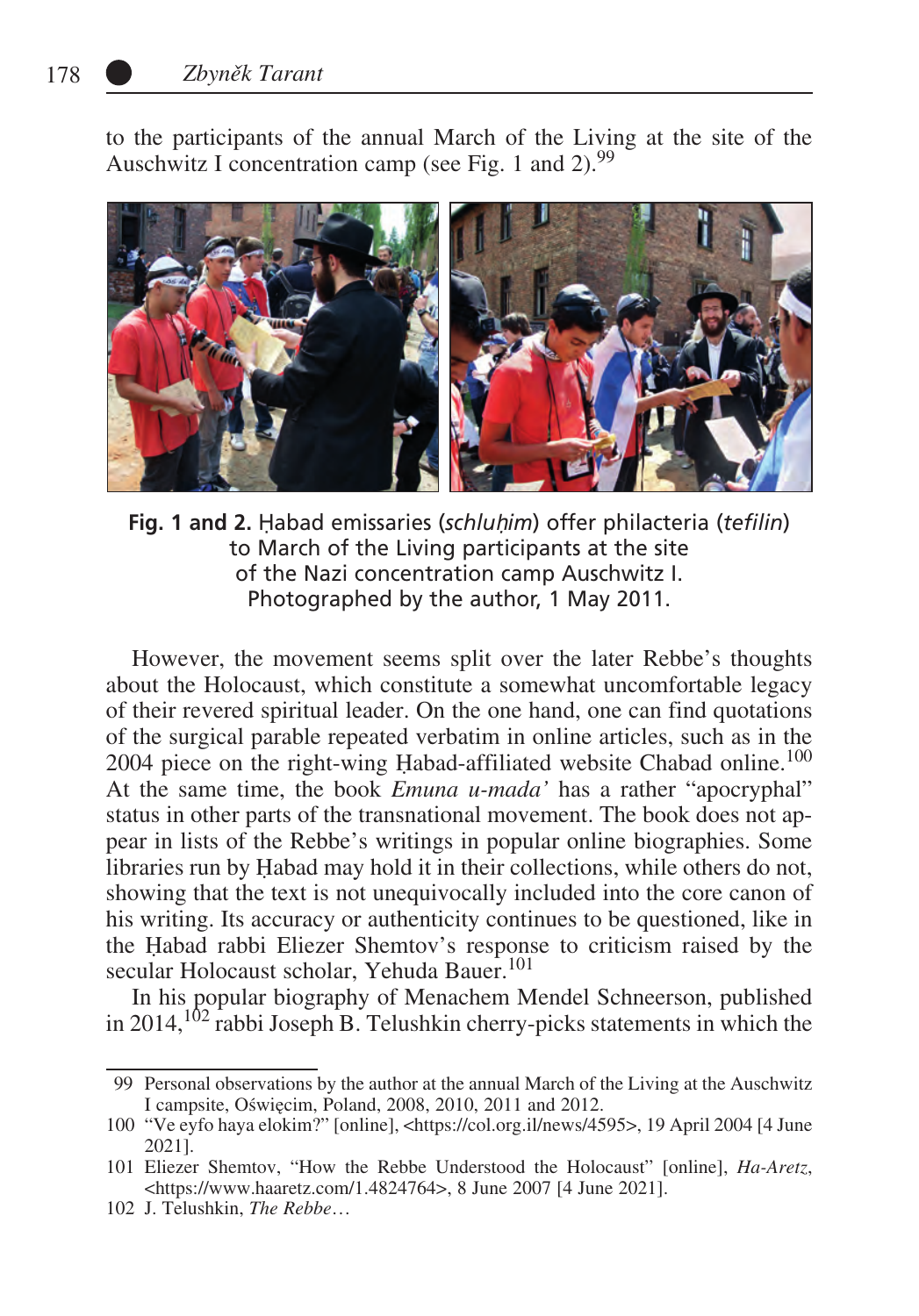Rebbe criticized the notion that the Holocaust was a punishment for alleged sins. Telushkin mentions the Rebbe's disagreement with the leader of Lithuanian Jewry, rabbi Elazar Schach, over this issue, yet he skips the entire controversy surrounding *Emuna u-mada'* and the dispute with Ḥaika Grossman. The controversy is also strangely absent from Chaim Miller's biography of the Rebbe, while Schneerson's exchange with Elazar Schach is quoted there extensively.<sup>103</sup> Similar tendencies can be seen on the Ḥabad's websites in the English language, which also carefully pick and choose remarks from the end of the Rebbe's life, in which he rejected the idea of Divine punishment in its entirety, while skipping, avoiding or denying his older comments about "punishment", a "warning slap" and "the Shoah as *tikkun*".

In response to a question regarding the issue of suffering as Divine punishment, the Chief editor of the Ḥabad.org website, Rabbi Tzvi Freeman, wrote: "I know that there are those here who would read this as – G-d forbid – a punishment. But the Rebbe regarded that as an intolerable affront not only to the Jewish people, but to their G-d. As the Rebbe once put it, 'It is impossible that the Holocaust was a punishment for sins'." Freeman continues by paraphrasing the Rebbe's 1991 speech: "Even the Accusing Angel himself could never find sufficient sins in that generation to justify the extermination of six million holy martyrs with such unspeakable cruelty."104 A more nuanced position was at the time of this article's publication held by *Ḥabadpedia* – an online Hebrew-language Wiki dedicated to the history and teachings of the Ḥabad. Its Hebrew entry "Shoah" quotes the surgical parable, but it makes sure to distinguish it from the issue of sin and punishment. The next section of the entry further reads: "While some have tried to portray the Shoah as a punishment by the Creator for undesirable behavior, the Rebbe has firmly rejected such an attitude. He has said that the Shoah should neither be seen as a punishment nor a tikkun, and that its cause is unknown."<sup>105</sup>

#### **Conclusions**

The drawback of any Holocaust theology is that once we start considering the mere possibility that the meaningless massacre of innocent millions may have had some kind of Divine purpose, we are at risk of justifying or

<sup>103</sup> Ch. Miller, *Turning Judaism Outward*…

<sup>104</sup> Tzvi Freeman, "Was the Holocaust a Punishment from G-d?" [online], <https://www. chabad.org/library/article\_cdo/aid/404608/jewish/Was-the-Holocaust-a-Punishment. htm>, [4 June 2021].

<sup>105</sup> "Ha-Sho'a" [online], in: *Chabadpedia*, <http://chabadpedia.co.il/index.php>, [4 June 2021].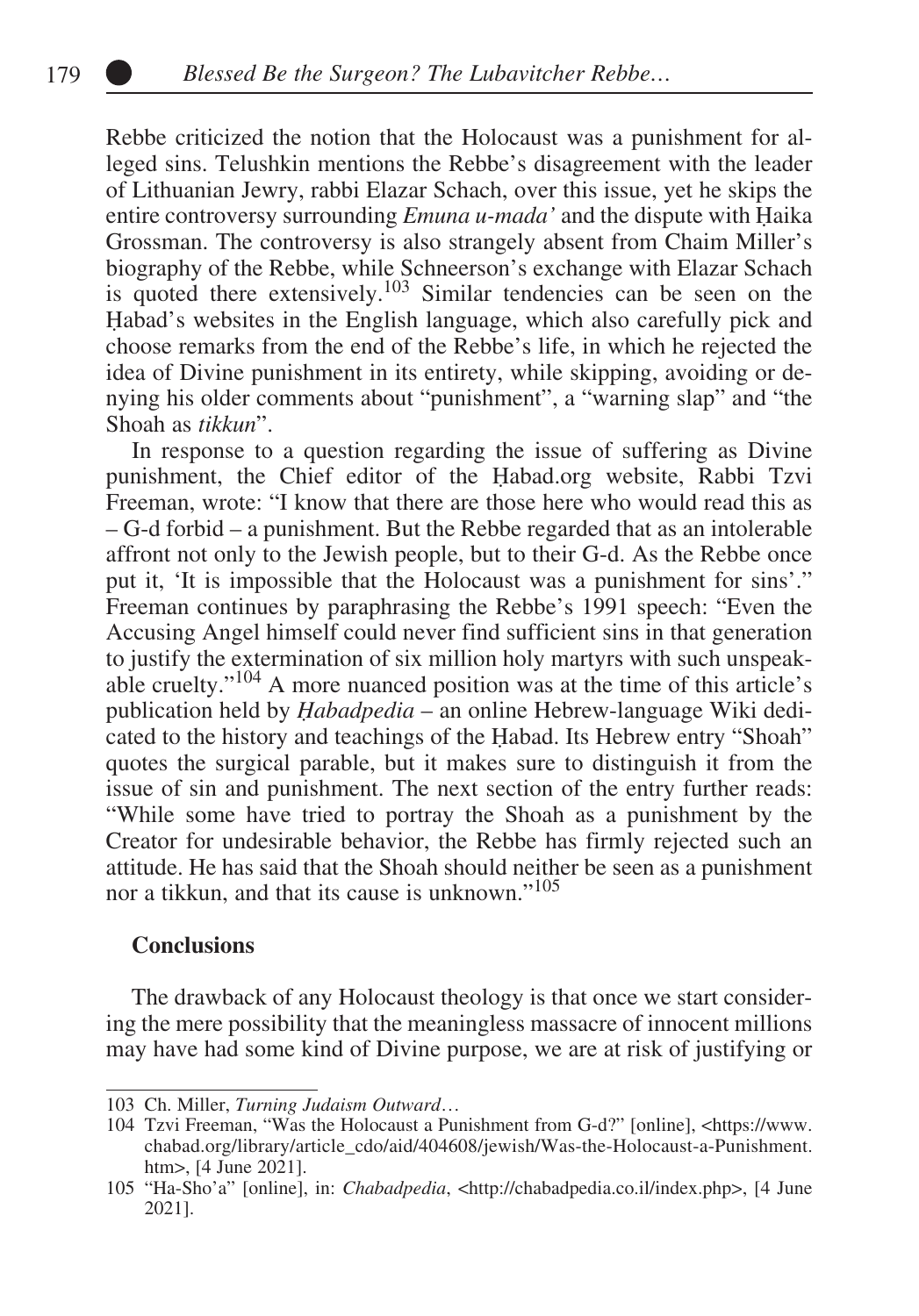exonerating the perpetrators, not to mention downplaying rescue and resistance efforts. The American Modern Orthodox Rabbi Ismar Schorsch compared Auschwitz to a "theological black hole, so dense that it fails to emit even a single ray of light."<sup>106</sup> Yehuda Bauer, himself a fierce critic of Holocaust theology, called the entire endeavor to explain the Divine role in the Holocaust "an intellectual dead end".107 The Rebbe's contemporary and reform rabbi Emil L. Fackenheim rejected the term "Holocaust theology" altogether, arguing that there is no such thing as Holocaust theology; there is only theology threatened by the Holocaust.<sup>108</sup>

It can be argued that the main problem of theological responses to the Shoah is not the theology or theodicy *per se*, but the extremity of the Shoah. As Emil L. Fackenheim puts it: "The rabbis confronted Titus and Hadrian. They were spared the necessity to confront Hitler".<sup>109</sup> Yehuda Bauer went as far as to accuse Schneerson of having "justified" the Shoah, $110$  but the Rebbe's writings are just another example of an extreme response to an extreme phenomenon. They show that even one of the greatest rabbinical minds of the 20<sup>th</sup> century was unable to find its way out of this "theological black hole". Paradoxically, these opinions validate the Rebbe's original claim that the Divine role in the Shoah cannot be understood. Holocaust theology, if we admit that there is such a thing in the first place, experimented with various combinations of theodicy and anti-theodicy to find new answers, be they the works by Emil L. Fackenheim, who focused on the post-Holocaust rebuilding of Jewish life by calling the Jews to participate in mending of the world (*tikkun olam*) and thus avoid giving Hitler post-humous victory, or the thoughts of Eliezer Berkowits, who combined the parable about the hiding of the Divine face (*hester panim*) 111 with heavenly recompense for the victims as well as the promise of rebirth in the Promised land for the survivors.<sup>112</sup> Epicurean or outright anti-theodical responses, arguing with the Divine judge while not denying His existence, such as in the works of Elie Wiesel<sup>113</sup> or Richard L. Rubenstein,  $^{114}$ 

<sup>106</sup> Ismar Schorsch, "The Holocaust and Jewish Survival", *Midstream* 27/1, 1987, 38-42: 40.

<sup>107</sup> Y. Bauer, *Rethinking the Holocaust…*, 209.

<sup>108</sup> Emil Fackenheim, *To Mend the World: Foundations of Future Jewish Thought*, New York: Schocken Book 1982, 11.

<sup>109</sup> E. L. Fackenheim, *God's Presence in History…*, 31.

<sup>110</sup> Yehuda Bauer, "God as Surgeon" [online], *Ha-Aretz*, <https://www.haaretz. com/1.4823447>, 1 June 2007 [4 June 2021].

<sup>111</sup> Cf. *Iz*. 45,15: "Verily thou art a God that hidest thyself [hebr. *el mistater*], O God of Israel, the Saviour."

<sup>112</sup> Eliezer Berkowits, *Faith after Holocaust*, New York: Ktav Publishing House 1973.

<sup>113</sup> Elie Wiesel, *Night*, New York: Hill and Young 2006.

<sup>114</sup> Richar Lowel Rubenstein, *After Auschwitz: Radical Theology and Contemporary Judaism*, Indianapolis: The Bobbs-Merill Company 1966.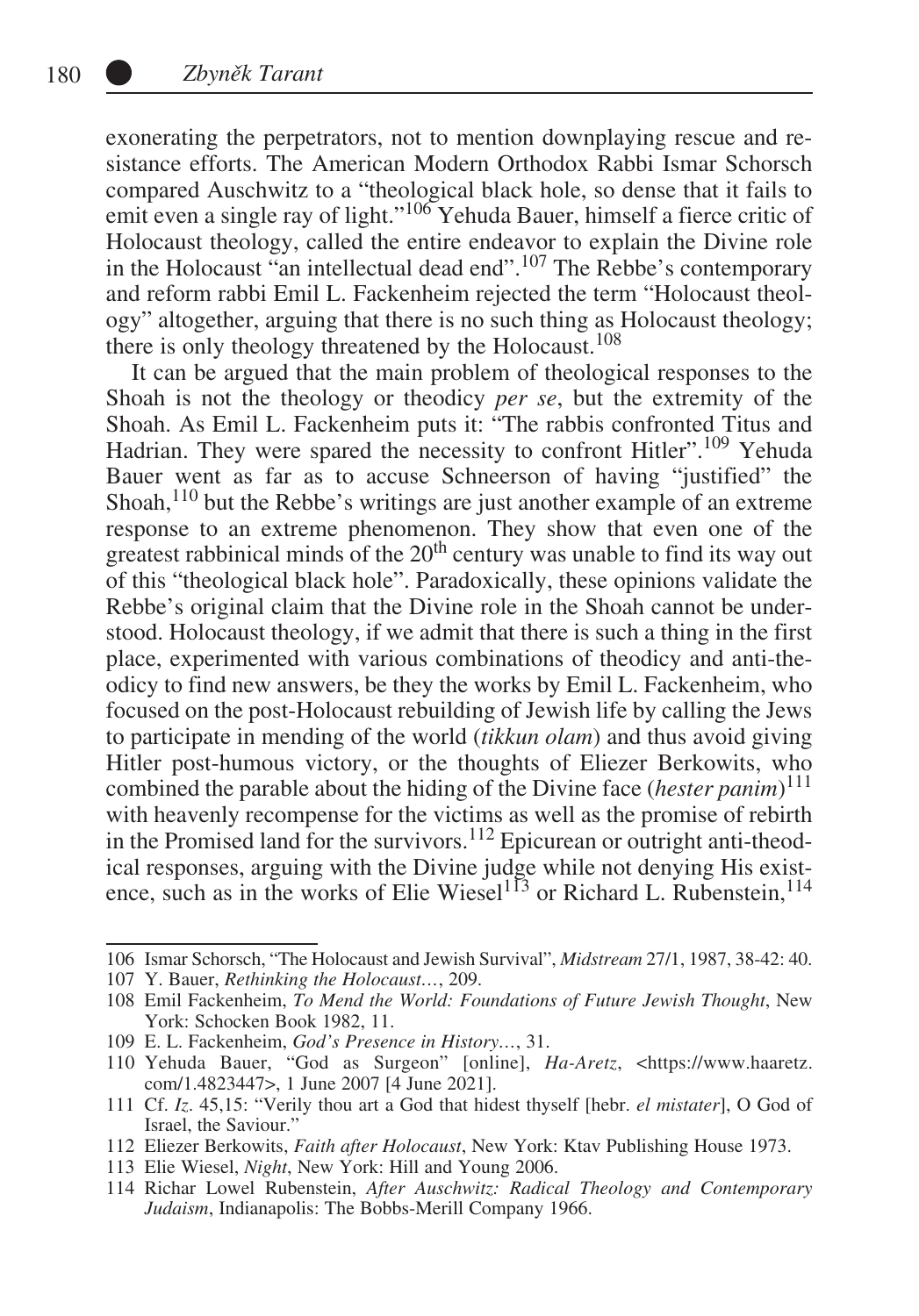have also gained some popularity. Later popular ideas, such as the concept of a "voluntary covenant" by Irving "Yitz" Greenberg, offered a complex synthesis, calling the Jews to preserve the tradition for its own good, even if their faith in Divine justice was shaken by the terrible events.<sup>115</sup>

The Habad's tendency to deny the authenticity of the Rebbe's older thoughts about the Shoah could be interpreted as an attempt at historical revisionism from a positivist standpoint, but it also points to the personal spiritual development and intellectual growth of the Rebbe as well as the fluidity of the seemingly "rigid" Hasidic movement. It turns out that even the words of the revered spiritual leader are prone to reinterpretation under changing circumstances. Or, on the other hand, older writings and talks can be compiled into a form that resembles an interview, even though such an interview never took place. One may ask rhetorically how much of today's image of the Rebbe is really the work of the Rebbe himself and how much of it is just a hagiographic projection, i.e. a kind of "collective Rebbe" construed by both the movement's contemporary followers and spiritual leaders, be it consciously or not.<sup>116</sup> Hasidism sees a different approach and purpose to historiography, in which historical narratives about the deeds and miracles of the spiritual leaders (*ẓaddikim*) are meant to spiritually inspire disciples and teach them the Torah, not to provide historical accuracy. It does not say what kind of person the Rebbe was exactly, but rather what kind of people his followers want to become. The way Habad writes its own history is thus closer to traditional Hasidic tales, popularized by Martin Buber's collection, rather than anything from modern historiography, and it must be approached and read by secular historians in this way.

Ḥabad's current message is that the martyrdom of the Holocaust victims was not in vain, as there is a Divine plan for all of them; a plan which we weak humans cannot yet comprehend, but which will be revealed to us with the inevitable coming of the Messianic age. In the meantime, every Jewish soul must prepare for the Messiah by taking her own part in mending the world. In line with this message, today's followers of Ḥabad admire their Rebbe, who they believe spoke against the tendency to explain the Holocaust in terms of sin and punishment. As a result, such a belief tells more about the contemporary Ḥabad than about the Rebbe himself.

<sup>115</sup> Irving Greenberg, "Voluntary Covenant", in: id. (ed.), *Perspectives*, New York: National Jewish Center for Learning and Leadership 1982, 27-44.

<sup>116</sup> For more about the issue of Ḥassidic hagiography vs. history, see Ada Rapoport-Albert, "Hagiography with Footnotes: Edifying Tales and the Writing of History in Hasidism", *History and Theory* 27/4, 1988, 119-159.